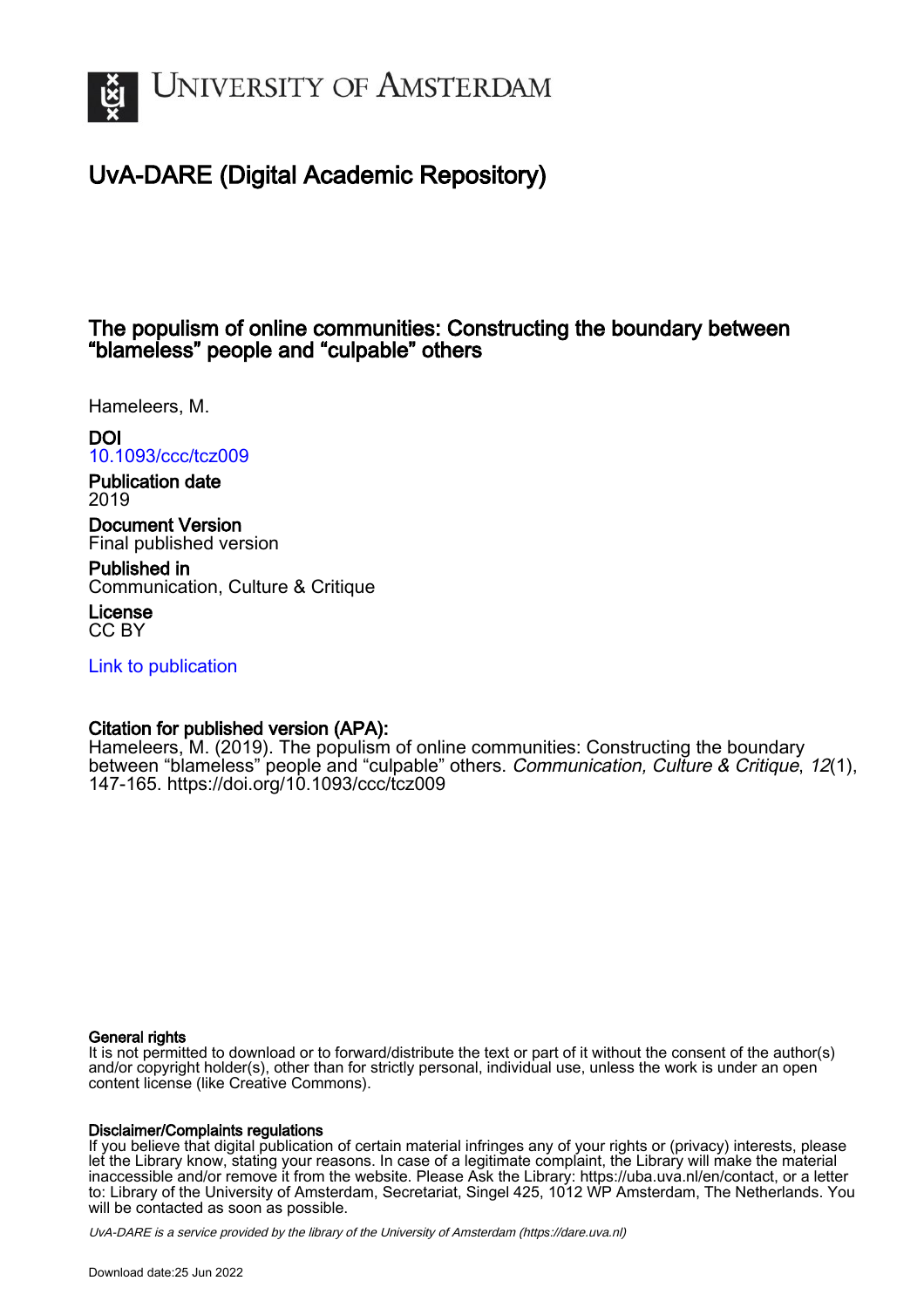# ORIGINAL ARTICLE

# The Populism of Online Communities: Constructing the Boundary Between "Blameless" People and "Culpable" Others

# Michael Hameleers

ASCoR, University of Amsterdam, 1018 WV Amsterdam, The Netherlands

Populism has become prevalent all across the globe. To date, however, we know too little about the ways in which populist discourse is constructed by citizens on social media. To advance the field, this study draws on a qualitative content analysis of Facebook posts by ordinary citizens in the Netherlands. The results indicate that Facebook offers a discursive opportunity structure for Dutch citizens to vent their populist discontent and to interact with like-minded others. Online populist discourse on Facebook is hostile and uncivil, predominately targeted at the elites and marginalized groups in society. By providing insights into how ordinary citizens construct the boundary between "us" and "them," this article enhances our understanding of the construction of citizens' populist discourse on social network sites (SNSs), and how these expressions contradict the principles of democratic communication.

Keywords: Political Communication, Populism, Social Network Sites (SNSs), Social Identity Theory, Disinhibition, Online Communities, Grounded Theory Approach.

doi:10.1093/ccc/tcz009

Social network sites (SNSs) play an important role in the spread of populist ideas as they empower different actors to communicate through ungated media channels. To provide an example, Trump's Twitter account is followed by 55+ million citizens, and one does not have to search long for content that opposes the ordinary people to the corrupt elites: "We have to repeal and replace #Obamacare! Look at what is doing to our people" and "Hillary is the most corrupt person to ever run for the presidency of the United States." Such "us versus them" constructions can further be illustrated by a Dutch Facebook message, posted in the midst of Greece's EU-related conflict in July 2015: "The government should spend the billions going to Greece in the healthcare of our own people." A day after message was posted on the Facebook community Save our Health Care, over 6,000 people liked it.

Corresponding author: Michael Hameleers; e-mail: [m.hameleers@uva.nl](mailto: m.hameleers@uva.nl)

This is an Open Access article distributed under the terms of the Creative Commons Attribution License (http://creativecommons.org/licenses/by/4.0/), which permits unrestricted reuse, distribution, and reproduction in any medium, provided the original work is properly cited.

Communication Culture & Critique 12 (2019) 147-165 © The Author(s) 2019. Published by Oxford University Press on 147 behalf of International Communication Association.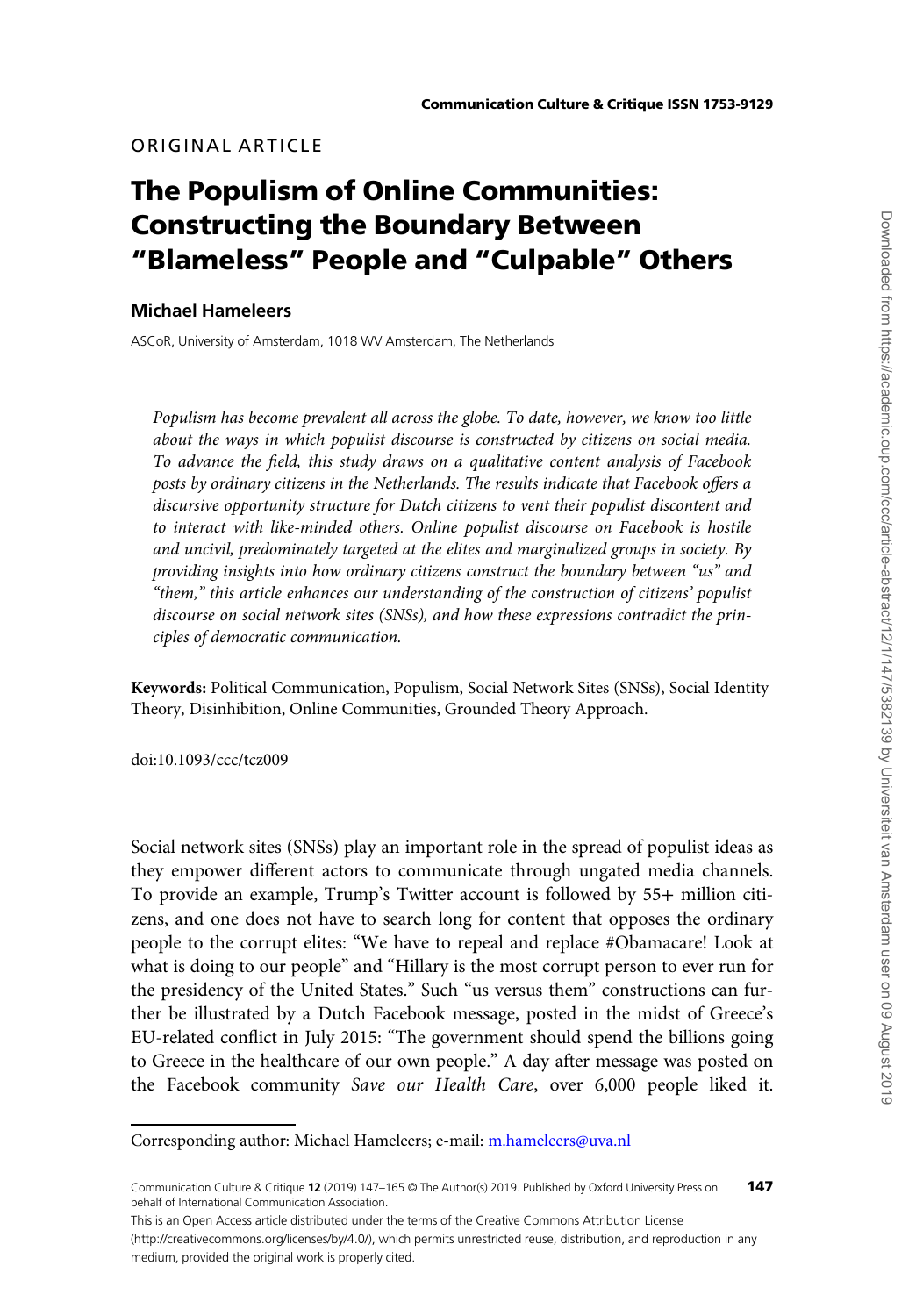Moreover, 343 people replied to it, mostly by emphasizing how the EU and the national government are corrupt, evil, and deprive ordinary people of their wellbeing.

Populism entails the construction of a binary divide in society—in which the ordinary people are pitted against the corrupt elites and/or societal out-groups (e.g., [Jagers & Walgrave, 2007\)](#page-18-0). Although extant research has provided important insights into the populist ideas expressed by politicians and the media (e.g., [Jagers &](#page-18-0) [Walgrave, 2007\)](#page-18-0), the online construction of populist worldviews by ordinary citizens and the democratic implications of such citizen-initiated populism remain understudied. Specifically, previous research has studied the populist audience by quantitatively measuring their populist attitudes (e.g., [Hawkins, Riding, & Mudde,](#page-18-0) [2012\)](#page-18-0) or by investigating individual-level effects of exposure to populist content [\(Müller et al., 2018](#page-18-0)). Still, extant literature has failed to demonstrate how populist sentiments are actually constructed by citizens themselves and how the technological affordances of SNSs may provide a discursive opportunity structure for the expression of online populist discourse [\(Ellison & boyd, 2013;](#page-17-0) [Suler, 2004\)](#page-19-0). Existing studies mostly focused on online populist communication by politicians, silencing the perspective of the "ordinary" citizens central to the definition of populism. It is therefore crucial to shift our focus to citizens as active meaning-making actors in populist discourse.

In order to understand the role of social media in providing a platform for the dissemination of populist viewpoints, I investigate how populist sentiments are shaped, shared and reinforced by Dutch citizens on Facebook. As a Dutch citizen, I am familiar with the right-wing rhetoric communicated by politicians, and frequently come across hostile radical right-wing sentiments on my own Facebook timeline. Based on the results of this study, I argue how citizens' populist constructions may be harmful for deliberative democracy. More specifically, online platforms are not an extension of public opinion, but promote hostile and xenophobic language. Such language has real-life consequences as diversity and truth are outweighed by conflict and identity-based coverage, which, in turn, augment polarized divides in society.

The Netherlands provides an interesting case, as right-wing populism has been electorally successful since 2002. The current right-wing populist Freedom Party (PVV) is the second largest party in government, and the radical right-wing ideas of Geert Wilders continue to spark debates across the globe. The results indicate that people blamed the elites for not representing the will of law-abiding citizens. Migrants and other societal out-groups were scapegoated for depriving the native people of material and cultural resources. The construction of these populist boundaries between "us" and "them" reflected extremely hostile and uncivil sentiments. Importantly, Facebook did not foster debates between citizens with differing viewpoints, but mostly provided a channel for one-sided hostile populist discourse.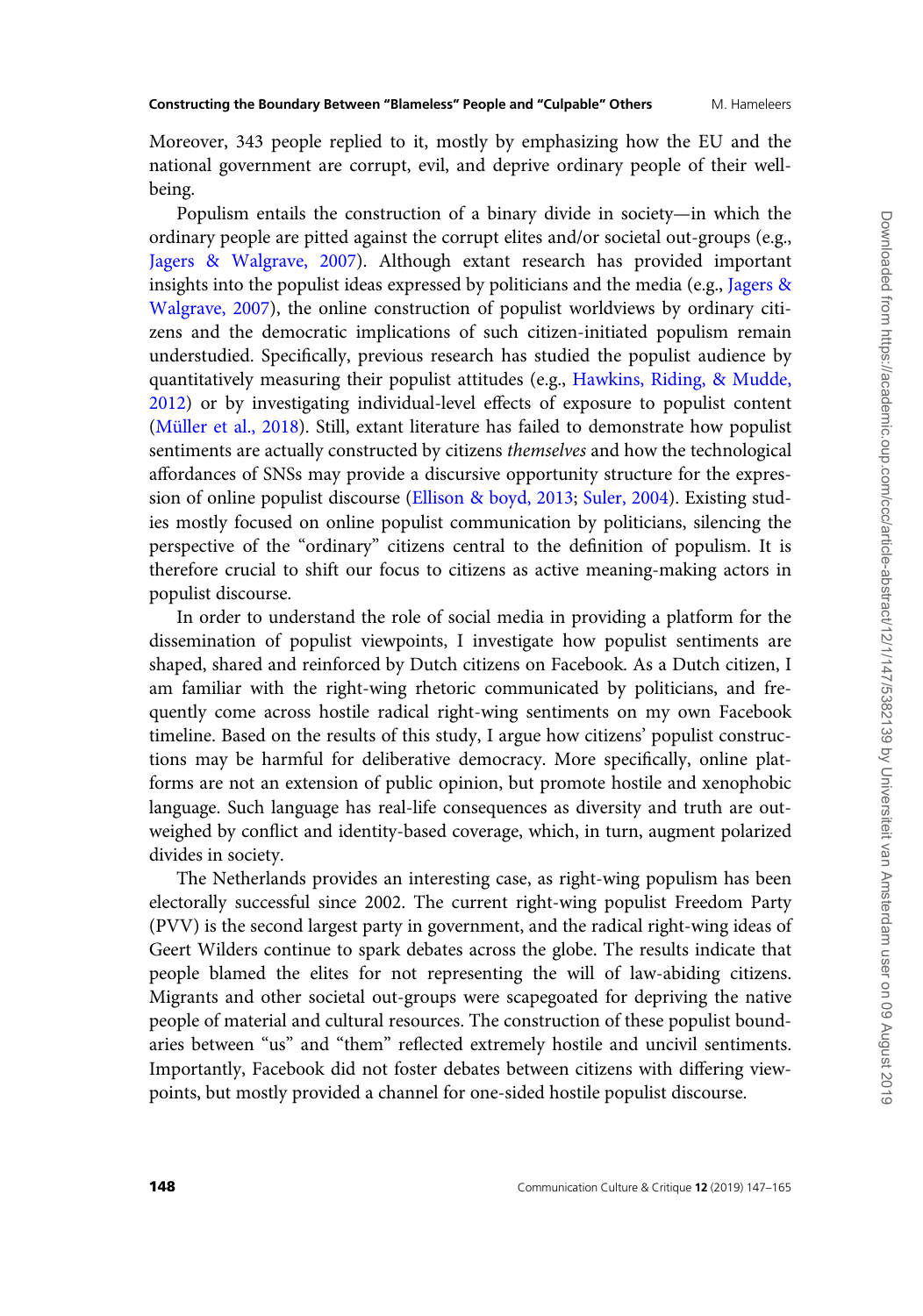## The dynamics of inclusion and exclusion central to populist discourse

# Defining populism

In its essence, populism can be defined as a set of ideas that emphasize that society is ultimately separated by the "good" people versus "evil" others (e.g., [Bonikowski,](#page-17-0) [2016;](#page-17-0) [Mudde, 2004;](#page-18-0) [Mudde & Rovira Kaltwasser, 2017](#page-18-0); [Taggart, 2000](#page-19-0)). As argued by [Albertazzi and McDonnell \(2008\)](#page-17-0) populism cultivates a homogenous and virtuous in-group of people juxtaposed to the elites and/or dangerous others. These elites and others are accused of depriving the people of their "rights, values, prosperity, identity and/or voice" ([Albertazzi & McDonnell, 2008,](#page-17-0) p. 3).

The people are for example seen as a unity of hardworking citizens, whose will should be central in political decision-making (e.g., [Mudde, 2004;](#page-18-0) [Müller, 2016](#page-18-0)). However, because of the elites' failed representation and self-interests, the people are deprived from what they morally deserve [\(Elchardus & Spruyt, 2016](#page-17-0)). Populist ideas thus articulate a divide between the "innocent" people and "culpable" outgroups [\(Krämer, 2014](#page-18-0); [Laclau, 2005\)](#page-18-0). In this setting, populist actors present themselves as the only ones who really care for and represent the people (e.g., [Müller,](#page-18-0) [2016\)](#page-18-0).

Examples of the manner in which this binary opposition is made concrete in populist messages are the "law-abiding hardworking citizen" versus "profiting immigrants" [\(Krämer, 2014](#page-18-0)), or the "will of the ordinary people" versus the "corrupt elites" (e.g., [Mudde, 2004](#page-18-0)). By constructing this Manichean outlook on society, populist rhetoric not only creates a moral distinction between the "good" and the "evil" (e.g., [Bonikowski, 2016\)](#page-17-0), it also implicitly blames the out-group for problems experienced by the ordinary people. In populism, the established political parties are held responsible for the corruption of politics [\(Taggart, 2000\)](#page-19-0), and are blamed for failing to respond to the will of the common people [\(Laclau, 2005\)](#page-18-0). Such sentiments represent the vertical component of populist out-group constructions [\(Jagers](#page-18-0) [& Walgrave, 2007\)](#page-18-0). In right-wing populism, horizontally opposed societal outgroups are also blamed for polluting the purity of the heartland or for depriving the in-group on a cultural, social or economic level ([Müller, 2016\)](#page-18-0). Populism's outgroup threat is however not necessarily nativist of right-wing: the extreme-rich, experts and intellectuals can also be held responsible for posing a threat to the ordinary people. Left-wing populism may be inclusionary in its conception of the ordinary people, but also excludes others from this in-group.

## Populism and social identity theory

In line with the premises of social identity theory, individuals process information in a biased way congruent with their internalized group membership [\(Tajfel, 1978](#page-19-0)). Positive qualities, such as being hard-working, innocent, and law-abiding, are ascribed to the in-group. Negative qualities, such as being lazy, self-interested or corrupt, are ascribed to the out-group ([Tajfel, 1978\)](#page-19-0). Individuals thus positively distinguish their in-group based on a comparison to out-groups, a process of boundary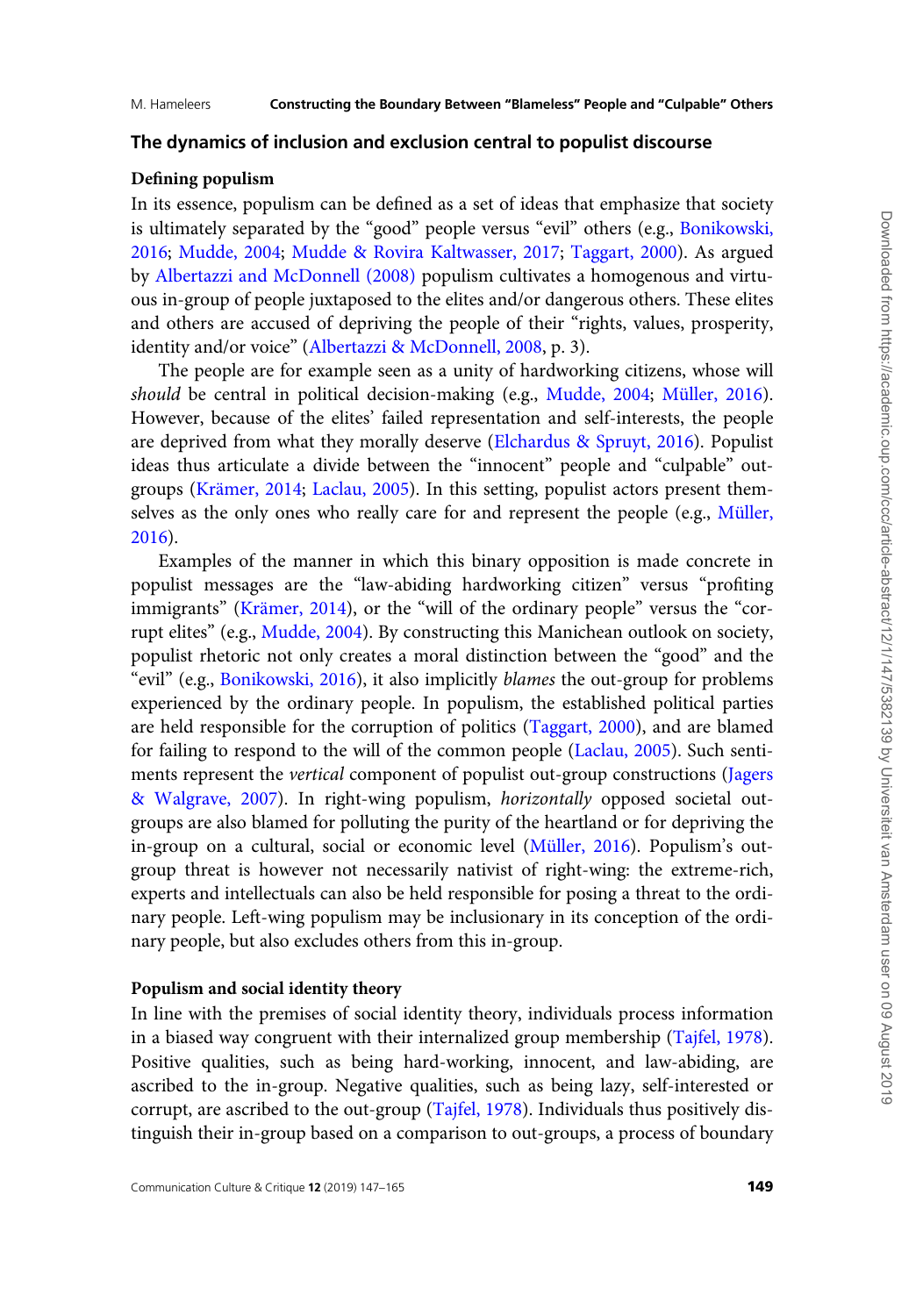constructions described as positive distinctiveness [\(Tajfel, 1978](#page-19-0)). Boundary constructions are thus central in populist identity discourse (e.g., [Krämer, 2014\)](#page-18-0). The conception of belonging to the in-group is shaped by defining who is not part of the people's in-group (e.g., [Van Dijk, 2004](#page-19-0)). SNSs can create a discursive opportunity structure for individuals to compare their in-group to culpable out-groups. Here, the concept of the constitutive outside is relevant (e.g., [Derrida, 2005](#page-17-0)). The elites and/or dangerous others are constructed as the outside, posing a threat to the ingroup of the people. It can be noted that others may be excluded on both a rightwing (nativist) and left-wing ideological basis. Hence, anti-immigrant discourse may tie in with populist sentiments on the right-wing whereas discourse targeted at the economic inclusion of the people versus the economic elites resonates with leftwing populism.

# Populism in the Netherlands

It is important to situate populism in the political and societal setting of the Netherlands. Dutch populist political parties have been highly-successful from the early 2000s onwards. In the 2017 general elections, Wilders' right-wing populist PVV even became the second largest party. At the same time, new populist political parties have emerged, such as Verdonk's Proud of the Netherlands and Baudet's Forum for Democracy more recently. During the 2017 general elections, some analysts argued that mainstream politicians have adopted populist viewpoints in their rhetoric. In that sense, people who express populist worldviews on online media are familiar with populist framing.

The largest populist party in the Netherlands (the PVV) is a radical right-wing or "complete" populist party (e.g., [Aalberg, Esser, Reinemann, Strömbäck, & de](#page-17-0) [Vreese, 2017\)](#page-17-0). Next to shifting blame to the "corrupt" national and European elites, the PVV constructs the Islam and immigration as the largest threats to ordinary Dutch people. Nativism and anti-immigration can thus be associated with the discourse of the PVV. As this right-wing populist party has been electorally successful, the right-wing populist sentiments may also resonate with citizens' populist attitudes on the demand-side. Facebook offers a platform for the expression of such sentiments, and citizens can directly share their populist attitudes with others, bypassing media elites. For this reason, it is important to assess how Dutch citizens are using their own Facebook accounts to express populist sentiments.

# Shaping populist discourse in the context of social network sites

SNSs, such as Facebook or Twitter, provide an important context for the construction of populist discourse (e.g., [Engesser, Ernst, Esser, & Büchel, 2017](#page-17-0)). However, previous research exclusively focused on how populist politicians use SNSs to communicate their rhetoric to the electorate. Still, we know too little about how the processes of inclusion and exclusion central to populist discourse are shaped and experienced by ordinary citizens on social media.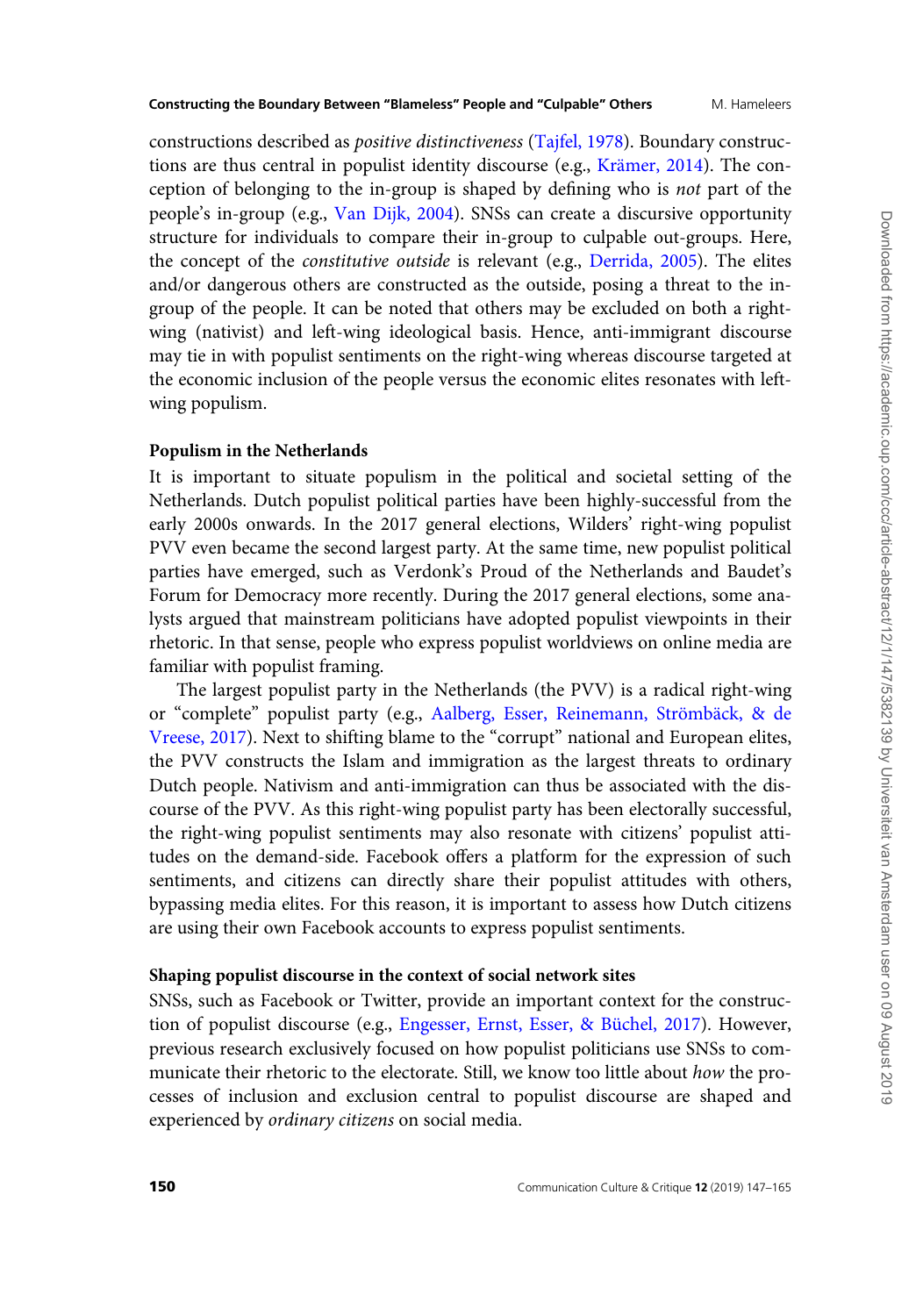Populism poses severe threats to democratic communication because it shapes a one-sided discourse revolving around the conflict between the people and the elites (also see [Waisbord, 2018](#page-19-0)). Specifically, it may harm the principles of diversity, tolerance, reason, and truth-seeking. In online settings, ordinary people can communicate fact-free issue positions, and communicate the conflict between their in-group and others. As the online and fragmented media setting gives rise to a polarized climate where truth is less central than belonging to an imagined community that shares worldviews, the online expression of populism has important democratic implications [\(Ouellette & Banet-Weiser, 2018](#page-18-0)). It may for example give rise to the construction of an imagined community of nativist and xenophobic citizens, who are connected by their partisan views and empowered to express their identity in online mediascapes that are independent of space and time. Therefore, SNSs may create a discursive opportunity for anti-social and hostile expressions targeted at (marginalized) groups in society (e.g., [Lowry, Zhang, Wang, & Siponen, 2016\)](#page-18-0).

SNSs enable people to asynchronously forge linkages between people based on their shared interests or political views ([Ellison & boyd, 2013\)](#page-17-0). People who oppose the incumbent government, for example, can join Facebook pages that voice their political discontent. A key democratic implication of this affordance is that communication in like-minded online environments can place people into echo chambers or filter bubbles ([Pariser, 2011\)](#page-18-0). Filter bubbles are virtual spaces in which people are mostly exposed to congruent information. Because of their previous patterns of selective exposure, they filter out incongruent information so that their prior attitudes are not challenged but rather reinforced.

In recent years, the expression of hostile sentiments in online environments has become more societally accepted, even more so when people experience closeness to the social media environment and the source (e.g., [Nekmat, Gower, Zhou, &](#page-18-0) [Metzger, 2019](#page-18-0)). In light of these developments, people may feel less ashamed to share hostile and racist sentiments on Facebook, where they perceive they are surrounded by like-minded others. Hence, Facebook offers "community pages" where people can interact with citizens who share their views on certain political and societal issues. Such (perceived) homogeneity and community formation is less central to other social media, such as Twitter.

In the context of these affordances, two alternative perspectives on the deliberative nature of SNSs can be foregrounded. First, online communities may enable participants to freely express their opinions and identity-based boundaries to others in a decentralized communication context ([Pingree, 2007](#page-18-0)). Each user can express his or her opinion, raise new questions, or respond to questions and opinions introduced by others. In other words, the affordances of the online context may foster argumentative discussions between participants, which may have positive ramifications for democratic deliberation ([Stromer-Galley & Wichowski, 2011](#page-19-0)). Facebook may thus create an environment to construct and renegotiate identities—also in opposition to the "culpable other." This may however crystalize in anti-democratic, hostile sentiments.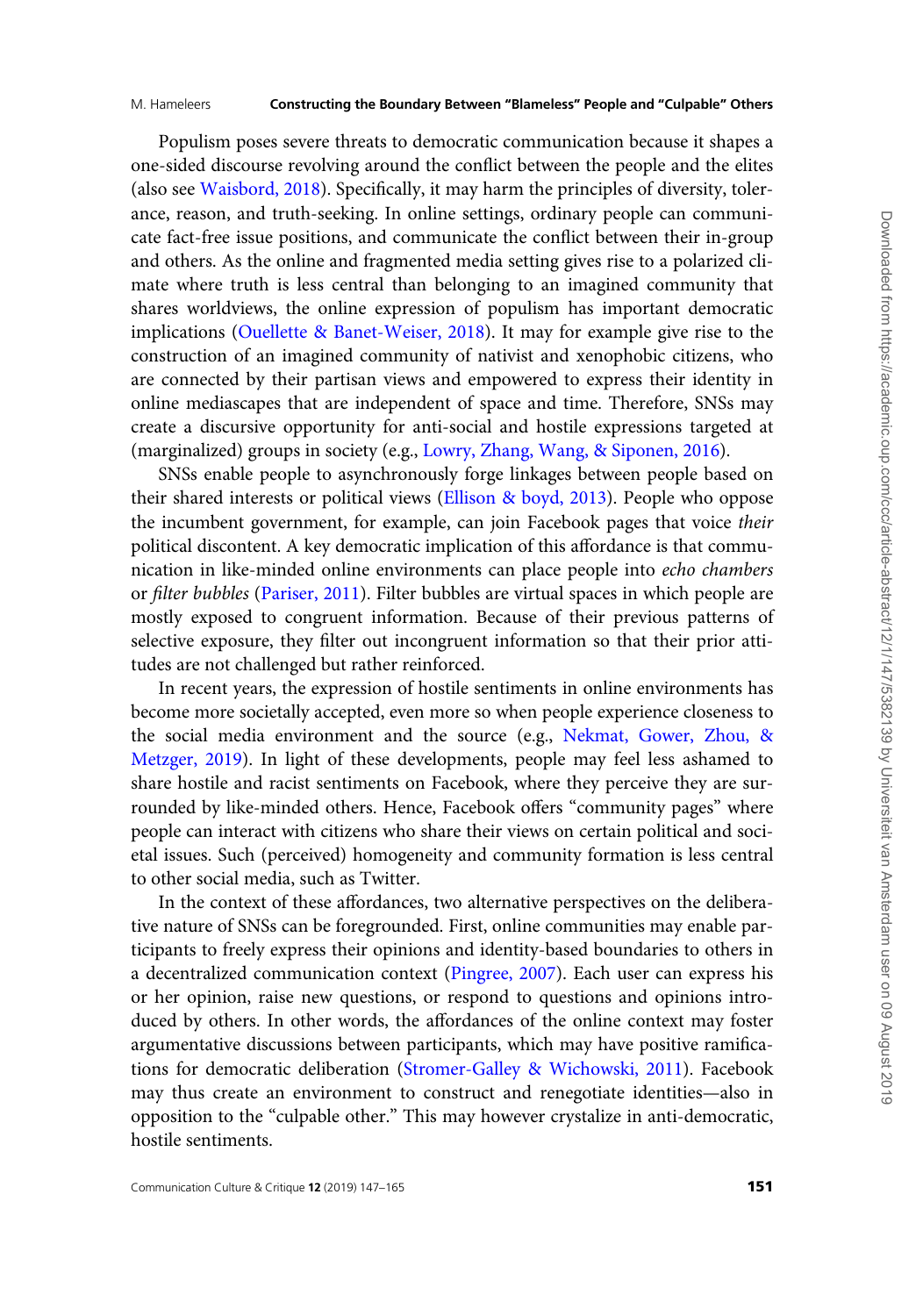Alternatively, populist discourse on Facebook can depersonalize membership in groups, potentially resulting in uncivil expressions and negative stereotyping [\(Lowry et al., 2016](#page-18-0)). Disinhibition can be regarded as a dangerous feature of online environments, as it may provide a context for anti-social behavior targeted at specific groups in society. This critical perspective is in line with the understanding of populism as a one-sided and conflict centered discourse ([Waisbord, 2018\)](#page-19-0). The online spaces provide a niche for ordinary citizens to vent their frustration and distrust, rather than a platform to debate political issues and learn about the truth. One of the most harmful consequences of online populism is thus the dissemination and perseverance of misperceptions in a post-factual media setting ([Harsin, 2018;](#page-18-0) [Waisbord, 2018](#page-19-0)). Populism's focus on conflict rather than accuracy may harm the democratic principle of finding the truth in a diversified public sphere.

This tension between dangerous versus potentially constructive features of communication on SNSs is crucial for online populist discourse expressed on Facebook. Facebook can give "the people" a voice. On the pages, they can interact with both known and unknown others. Facebook further allows for multimodal communication, such as posting cartoons and manipulated images that ridicule the elites and immigrants. As a social media platform, Facebook is a more people-centered, and less elite focused social media platform, for example in comparison to Twitter.

Against this backdrop, the two-fold central research question of this article is: How are the dynamics of inclusion and exclusion shaping the construction of populist discourse on Facebook in the Netherlands, and what are the political consequences of populism in a fragmented online media environment?

I pose four more specific research questions that focus on different parts of the populist "us versus them" divide: How are Dutch citizens constructing conceptions of their selves as part of a social in-group of "the people" on Facebook ? (RQ1); How are Dutch citizens constructing boundaries between their in-group and the elites on Facebook? (RQ2); How are Dutch citizens constructing boundaries between their in-group and societal out-groups on Facebook? (RQ3) and to what extent and how are people expressing belonging to a homogenous in-group? (RQ4).

# Method

## Data collection

Materials were selected on three different levels: On the level of Facebook communities, on the level of Facebook posts within these communities, and on the level of responses to these contributions. To ensure contributors' anonymity, names of the included communities, posts and contributors are not mentioned in the results. Two types of Facebook communities were selected. First, Facebook communities that reflected protest movements targeted at the establishment in the broadest sense were selected. These communities were used to vent disapproval of the current government and their policies. Other elitist threats, such as banks, traditional mass media and experts, were also discussed here. Second, Facebook communities that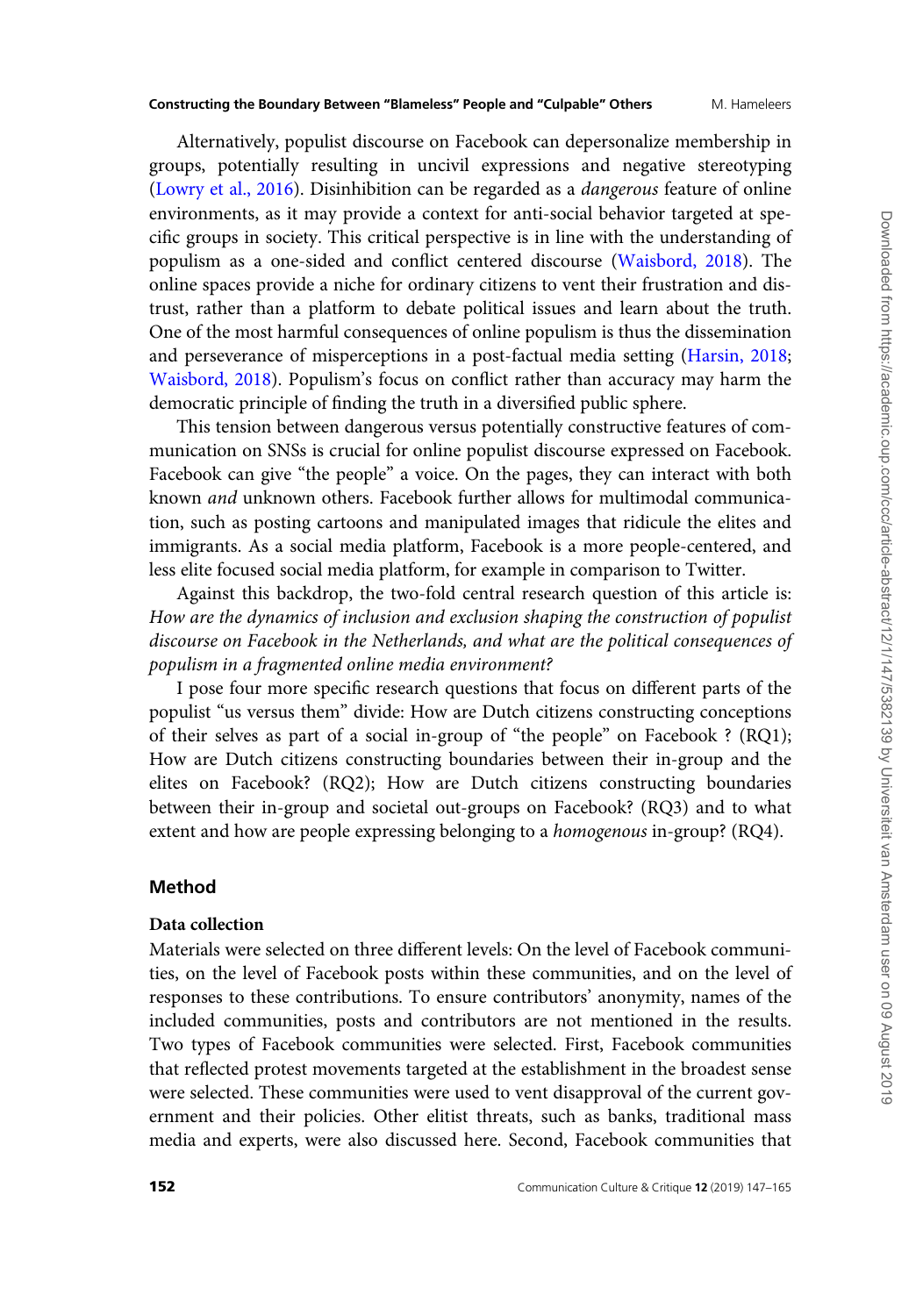focused on national identity were included. Here, the communities' self-presented aim was to share national and cultural symbols that form the core of Dutch identity, hereby expressing nostalgic sentiments and boundaries of the people's national identity. As these Facebook pages form a stage for native citizens to celebrate their heartland and to voice their discontent with others, these platforms should provide a context for the expression of identity and to shape boundaries between the ingroup and various out-groups.

Snowball sampling was used to select Facebook communities. This strategic informant sampling strategy was used to reveal hidden social forms based on the construction of a divide between "us" and "them." Although the sampled Facebook pages were publically accessible, community members can be difficult to identify without access to their network. The first community was found as a person in the researcher's network liked this page. By entering the personal page of this individual, similar pages were accessed. This sample was expanded by viewing the liked pages of these communities themselves. During the sampling procedure of communities, this study aimed for maximum variation of populist viewpoints.

The inclusion of new Facebook communities stopped when the point of theoretical saturation was achieved. At this point, the inclusion of new communities did not reveal additional insights into people's populist frames of reference. More specifically, a sixth, seventh and eight community was sampled and analyzed, but although these communities differed in content and popularity, the analyses did not reveal novel insights into the ways in which people constructed the populist opposition between "us" and "them." The point of saturation was established by constantly comparing the themes resulting from the analyzed material to the analyses of new materials. The sample, which resulted from a cyclic-iterative process of data collection and analysis, consisted of five Facebook communities.

Within each community, ten posts were selected. The inclusion of additional posts did not reveal novel insights: theoretical saturation on the level of posts was achieved by comparing the analyses of new posts to the themes found in the analyses of the previous ten posts. The selection procedure aimed for maximum variation by selecting posts with varying dates of publication that dealt with various topics. The sample reflects viewpoints on many societal and political developments that resonated in public discourse over the past few years. If available, the first 10 responses to each included post were selected. For posts with less than 10 responses, all available ones were included. In most cases, no more than 15 responses were found. In total, five communities, 50 posts and 362 responses were included in the analysis (72 responses for each community on average). Beyond topical variation, the included communities also reflected maximum variation in terms of popular support. One highly popular community with 186,000 members was included. A community with a relatively low number of members was also included (1,600). The other three communities reflected positions between these extremes, counting 18,000, 17,000 and 30,000 members.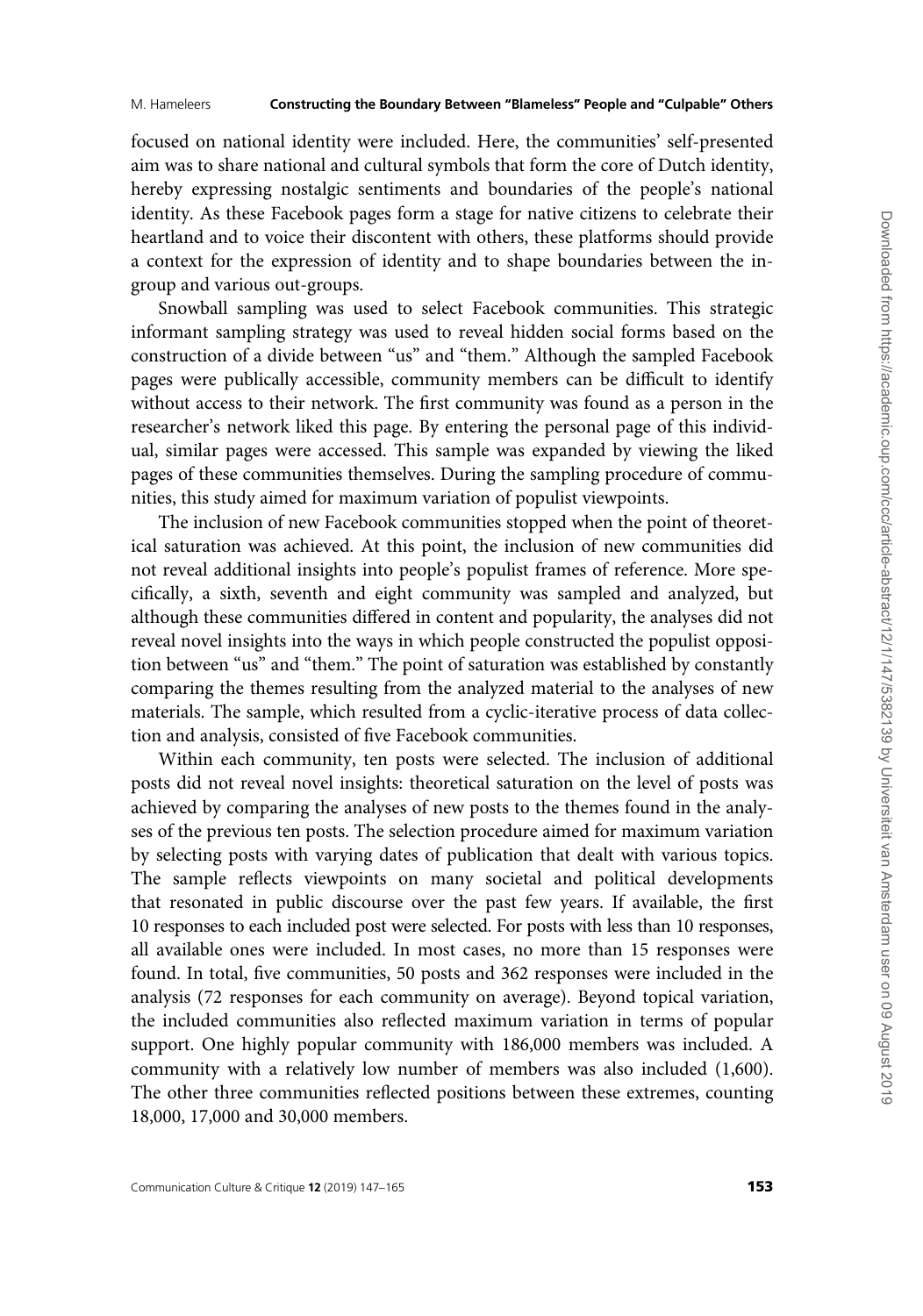By means of triangulation, and as an additional check for saturation, the content analysis was also conducted on a similar Facebook community in the United States. For this community, 10 posts and 101 responses were sampled and analyzed. In the cyclic-iterative process of data collection and analysis, the results from the U.S. sample were compared with the results from the Dutch sample. The analyses of the U.S. data did not result in novel themes or an enrichment of the already established themes in the Dutch data set.

## Analysis

The data were analyzed according to the coding steps explicated in the grounded theory approach [\(Glaser & Strauss, 1967\)](#page-17-0). Three subsequent phases of coding were conducted: open coding, axial coding, and focused coding. During the first step of open coding, sensitizing concepts related to the central components of populist discourse and social identity theory were used: in-group and out-group constructions, dramatization, emotionalization, hostility, crisis perceptions, constructions of the heartland, anti-establishment, us against them constructions (e.g., [Mudde, 2004;](#page-18-0) [Taggart, 2000\)](#page-19-0). During axial coding, a matrix consisting of core categories was constructed. These categories are: boundary constructions, blame attributions (causal interpretation), sentiments/style of communication, in-group homogeneity, treatment recommendations and moral evaluations. The analysis distinguished between dominant and challenging positions. Finally, during the process of focused coding, the categories were interpreted as the main themes discussed in the results.

Two coders independently coded a randomly selected sample of ten posts and 72 responses. To establish consensus among researchers, emerging themes were reviewed for similarities and differences. Although these checks did not aim for complete agreement between researchers, they assured that independent investigators familiar with the sampled data could agree on the interpretation of the emerging themes ([Potter & Wetherell, 1987\)](#page-18-0). In addition to peer debriefing, member checks were conducted by inviting four members of the sampled communities to review the themes. All members agreed on the core themes found in this study. The thick descriptions provided in the result section and the closeness to the raw data provide a further reassurance of the validity and reliability of the qualitative data analyses reported here.

# Results

# Constructing membership to the in-group: consolidating a sense of "the people"

People expressed closeness to their in-group's community on two different levels: socio-politically and cultural-symbolically. On a socio-political level, members expressed their closeness to the ordinary Dutch people's will, which should be central in political decision-making. However, they experienced that the majority of the ordinary people is silenced by the elites who refuse to listen: "The people did not want to be a member of the EU, but they did not listen to us." The people expressed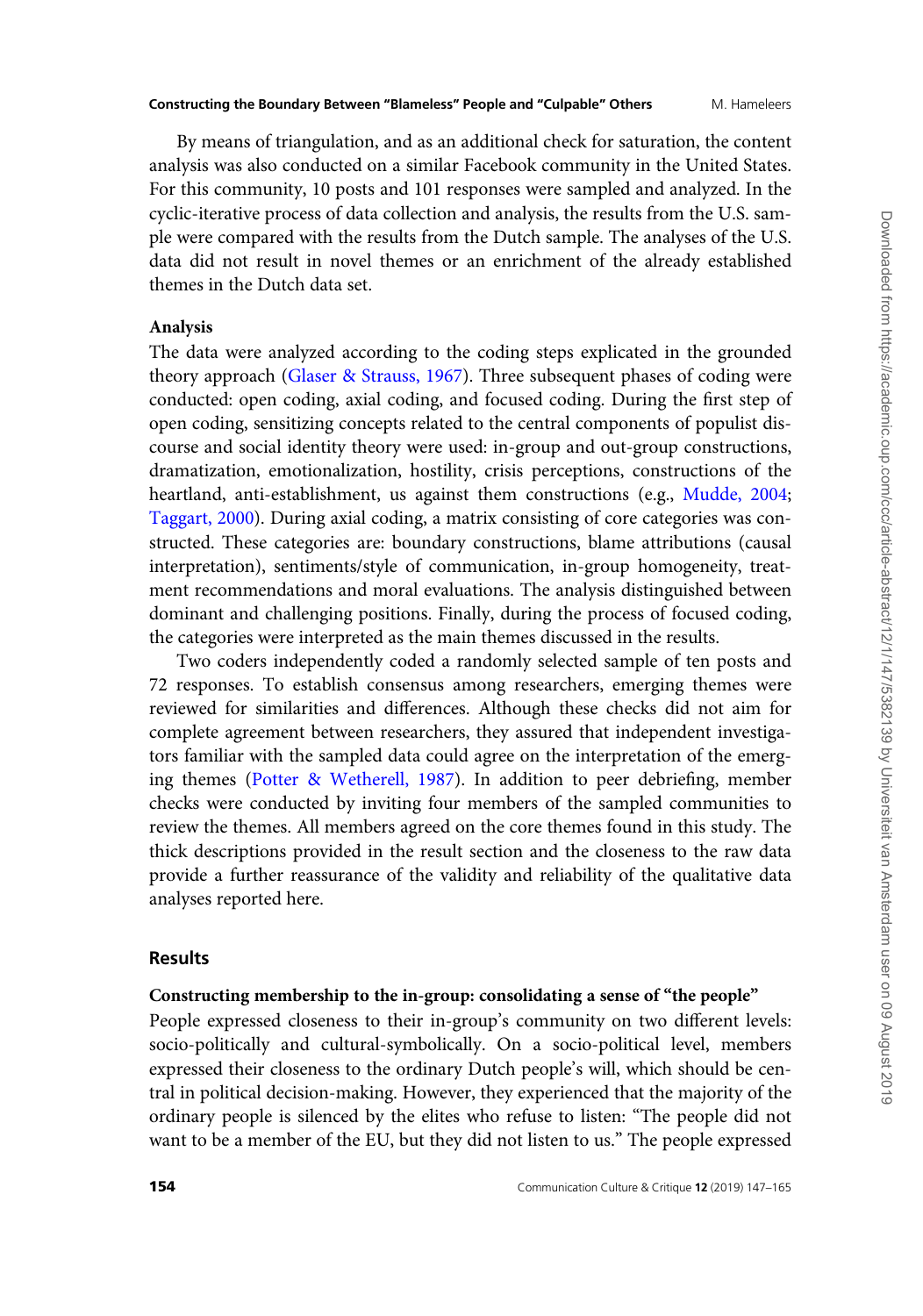belonging to a powerless and silenced community. Empowerment of the ordinary people as in-group thus played a pivotal role in the construction of community on a socio-political level. Marking the boundary between the people's will and the elites' failed representation related to the expression of a political image of the self in relation to the distant, unresponsive elites.

People further demonstrated empowerment by expressing how their in-group should have the agency to decide on the limits of toleration. Some foreign elements can be allowed in the heartland, but if too many foreigners will enter, the heartland will be polluted severely: "I prefer having only one Dutch people. I don't have problems with normal foreigners who work and behave." Hence, people expressed clear limits to the acceptance of others: "they" have to obey the rules of the in-group and they should not receive anything more than the absolute minimum to get by. An important recurring theme in people's responses to messages about immigration is that the power to tolerate should be reserved for Dutch people. The elites should not be trusted with the power to tolerate. This perspective is in conflict with democratic communication's principle of fostering diversity in viewpoints ([Waisbord,](#page-19-0) [2018\)](#page-19-0).

Morally, in-group attachment was based on the perception of a shared set of "superior" cultural symbols in relation to the "inferior" traditions of others. To express the perceived homogeneity of the people and their shared history, the online setting was frequently used to share visuals and videos related to important moments in the past of the Netherlands. Some examples are pictures of large families having dinner together, or old streets in city centers without "foreign" shops. People relied on these multimodal forms of communication to illustrate the distinction between the glorious past of ordinary Dutch citizens and the current symbolic and cultural deprivation caused by the elites.

This relational component of community construction can further be illustrated by the following quotes: "How about leaving our country? The ones who are not respecting our traditions do not have the right to live here" and "Go away with these backwards traditions." In a similar vein, people who identified with Islam were regarded as an out-group that should have less rights than native Christian people, as exemplified by the following quote from a post: "Christian Dutch people have morally more rights than Islamic newcomers, because Christians have participated in building this country for decades." An important theme articulated in the words of commenters is the belief that the nation has been built by their ancestors, which is used to legitimize the perception that the in-group has more rights than foreign people.

To answer RQ1, the construction of boundaries between the in-group and others related to different concepts of the self, varying from identification with the general will of ordinary citizens to nationally and culturally superior images of the native people. These self-concepts were consolidated by positively distinguishing the in-group from out-groups. Images were used to mark the contrast between the past and present. The interactive context of SNSs allowed people to be aware of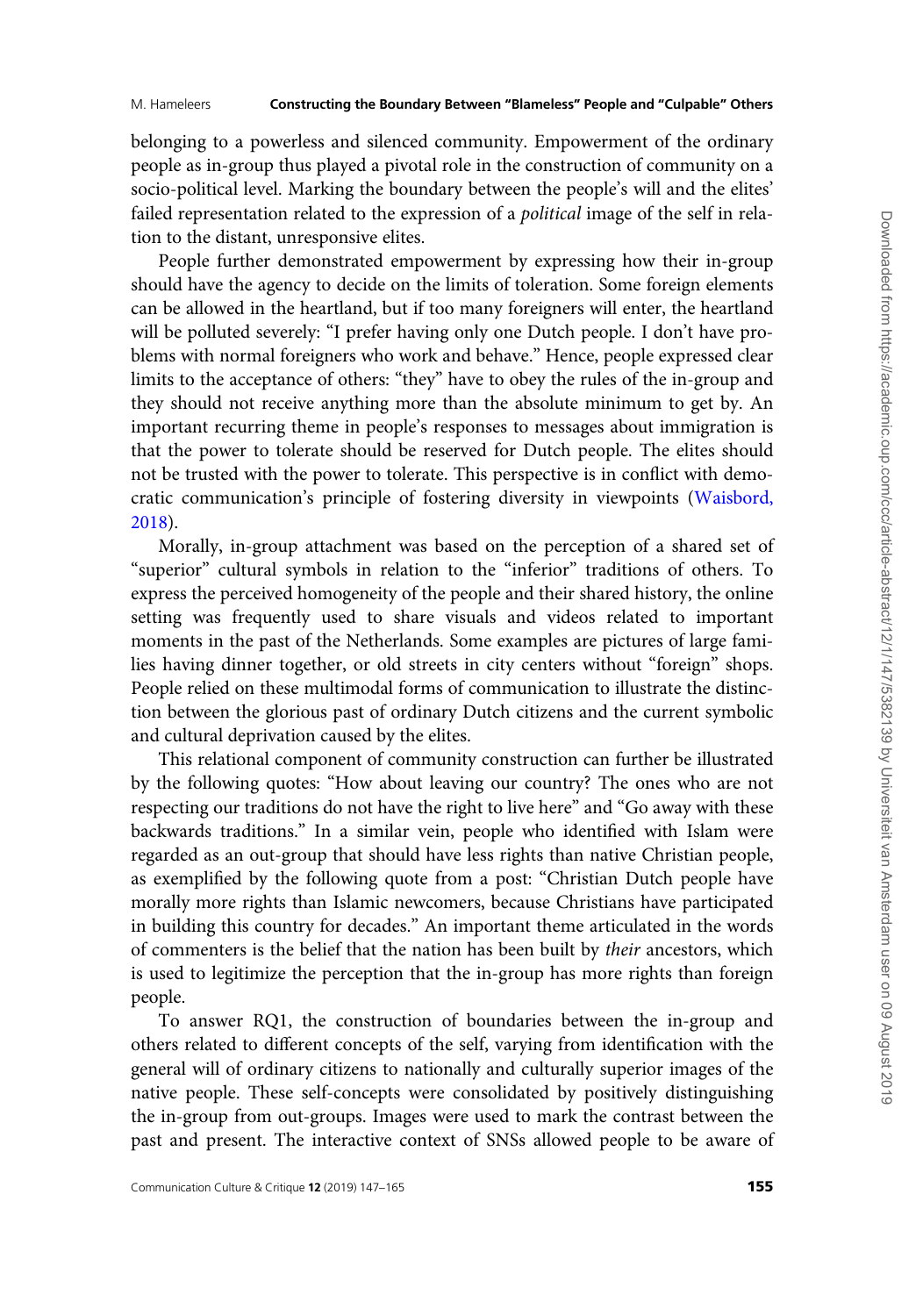likeminded community members and to share their belonging to a perceived homogenous in-group opposed to elites and foreign elements constructed as a threat to the well-being of the people. The online mediascapes did not offer room for a diversified identity discourse, and, albeit multifaceted, promoted specific partisan identities. Although people may encounter more multifaceted identities in offline discussions, where people with different ideological leanings may participate in the exchange of arguments, the highly politicized leanings of the online populist communities leave little room for the negotiation of meaning.

# Marking the central distinction between the ordinary people and the elites

The opposition between the ordinary people and the elites was constructed by shifting blame from the powerless people to the corrupt elites. More specifically, people emphasized their opposition to the elites by referring to the discrepancy between the people's will and the elites who are only acting on behalf of their own will: "These self-interested politicians in The Hague are not doing anything on behalf of our will."

The moral boundary between the elites and the common people was interpreted in terms of large distances between the people and the elites. This distance was illustrated by using terms such as "they who sit in their ivory tower" or the "politicians in The Hague" when referring to the political elites. Clearly, the politicians were framed as living in a world isolated from the ordinary men on the street. In addition, people frequently voiced the opinion that the distant elites do not understand the real problems facing the common people: "Rutte [the prime minister], you do not understand what is really going on for ordinary people. I would say, get lost." The elites were also perceived as a lying, deceiving, and corrupt other: "I don't believe it. Again, lies and deception from this cabinet."

In support of Suler'[s \(2004\)](#page-19-0) notion of disinhibition in online spaces and the salience of threats and dangers in online spaces identified in extant research (e.g., [Lowry et al., 2016](#page-18-0)), people's opposition to the elites reflected a harsh and cruel style of communication. When referring to the establishment, people frequently expressed feelings of anger targeted against specific politicians. The following quote illustrate this personal way of expressing anger: "Just wait until we kick Rutte [the prime minister] and his criminal organization onto the streets." The aggressive tone of people responding to Facebook posts crystalized into death wishes to the prime minister: "I hope he will break his neck" or "It would be a fantastic day if someone would hit this nation's traitor with a bullet through his head." By expressing fear and anger toward the elites, the boundary between the in-group of the blameless people and the out-group of the culpable elites was emotionally consolidated. Offline, people may experience a stronger boundary to vent such hostile and aggressive language. The homogeneity and perceived anonymity of the Facebook communities may promote the extremist language of "keyboard warriors" who can avoid direct consequences for their hostile online behavior.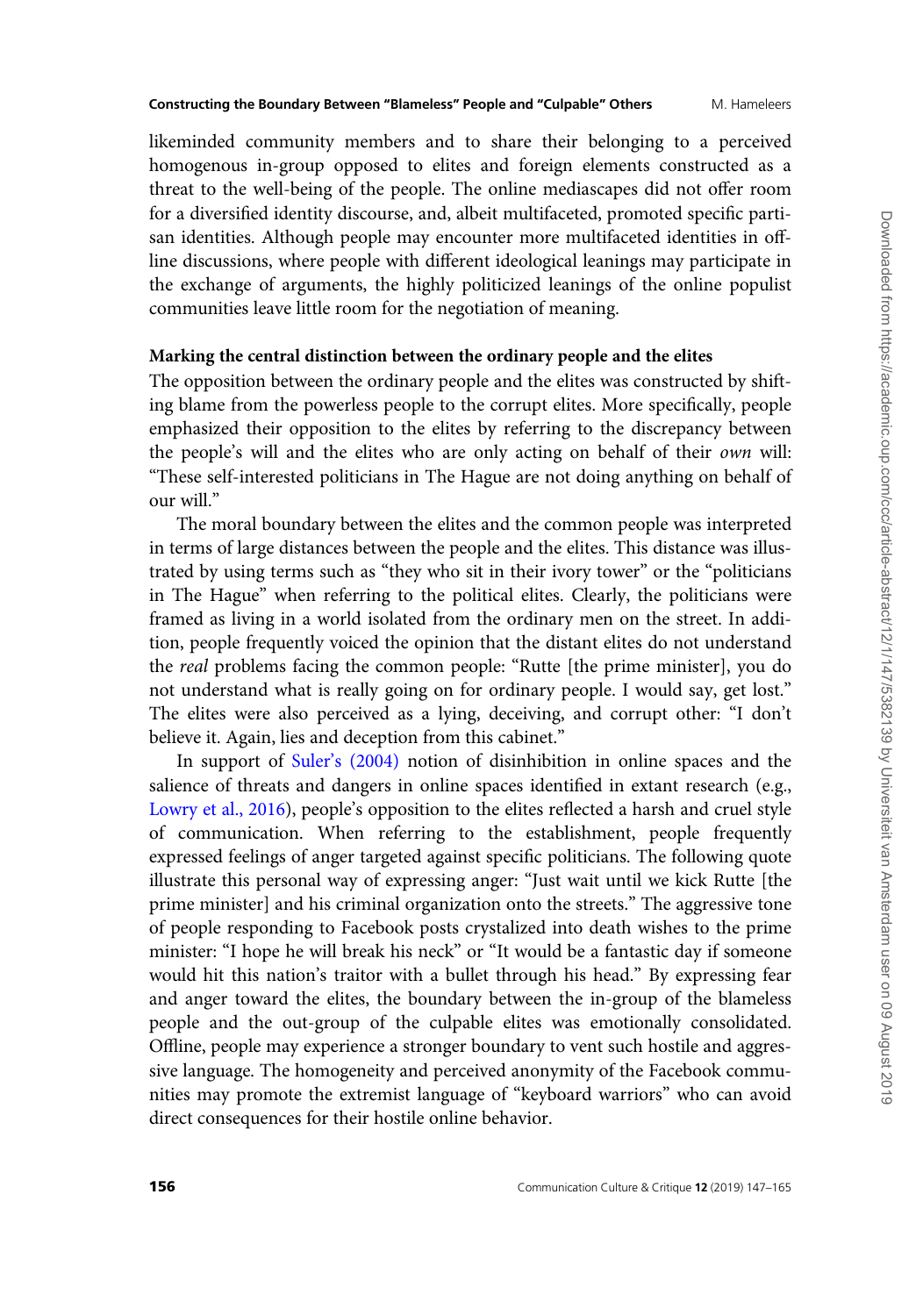Populist Facebook users frequently used cartoons to mark the distance between the people and the elites. For example, people posted a picture of the primeminister and added a long nose in the visual to depict him as part of the "lying elites." Some posts only consisted of a single cartoon with a text balloon. The replies to these posts were, however, mostly textual. In any case, the online context allowed people to upload an image that engaged people with similar views to vent their shared distance to the failing elites.

Online anti-elitist populist discourse was targeted at the violent elimination of specific politicians belonging to the elitist out-group. The specific expression of the conflict between the people and the elites reached *beyond* the borders of freedom of speech, shifting to hate speech and online incivility. Moreover, the hostile expressions contained fact-free and generalized attributions of blame to the elites. In that sense, the absence of checked facts and rational argumentation indicates that online populism may catalyze the public sphere's shift to post-factual relativism [\(Harsin,](#page-18-0) [2018;](#page-18-0) [Van Aelst et al., 2017](#page-19-0)).

## Ways of excluding societal out-groups

Horizontal oppositions to societal out-groups were based on an exclusionist relationship between native citizens and foreign others living in the heartland, most saliently immigrants and refugees. This out-group threat was culturally rooted in xenophobia and economically grounded in welfare chauvinism. Moreover, and corresponding to more left-wing sentiments, people excluded out-groups on a nonnational basis: extreme rich people and the "culture of greed" were held responsible for augmenting the gap between the ordinary people and the extreme rich minorities in the Netherlands. The exclusion of these different groups has a certain hierarchy: foreign elements that were dehumanized were seen as most distant from the people. The extreme-rich, such as managers of banks and CEOs of large corporations, were distant from the lifeworld of the ordinary people, but not excluded in extremely hostile ways. People with different religious and cultural backgrounds were seen as most distant from the "true" people whereas economically excluded others were closest to the people. These out-group exclusions are discussed in a hierarchical way below.

On a cultural level, people expressed ethnocentric sentiments by reflecting on their belonging to a nativist community that should be free of polluting elements. One post, for example, depicted two Rubik's cubes next to each other: one in which the puzzle was solved, which referred to a mono-nationalist outlook of society. The other puzzle was left unsolved: all colors next to each other illustrated the multicultural society. Responses to this post clearly articulated people's preference for a society with only the culture of the native people. This nationalist utopia of the populist heartland is exemplified by the following quote: "Everything needs to go back. This will give us more air to breathe. Their houses will need to be disinfected, but we will do this with pleasure." This response not only reflects an exclusionist perception of identity, it also relates to xenophobia in the sense that foreign elements are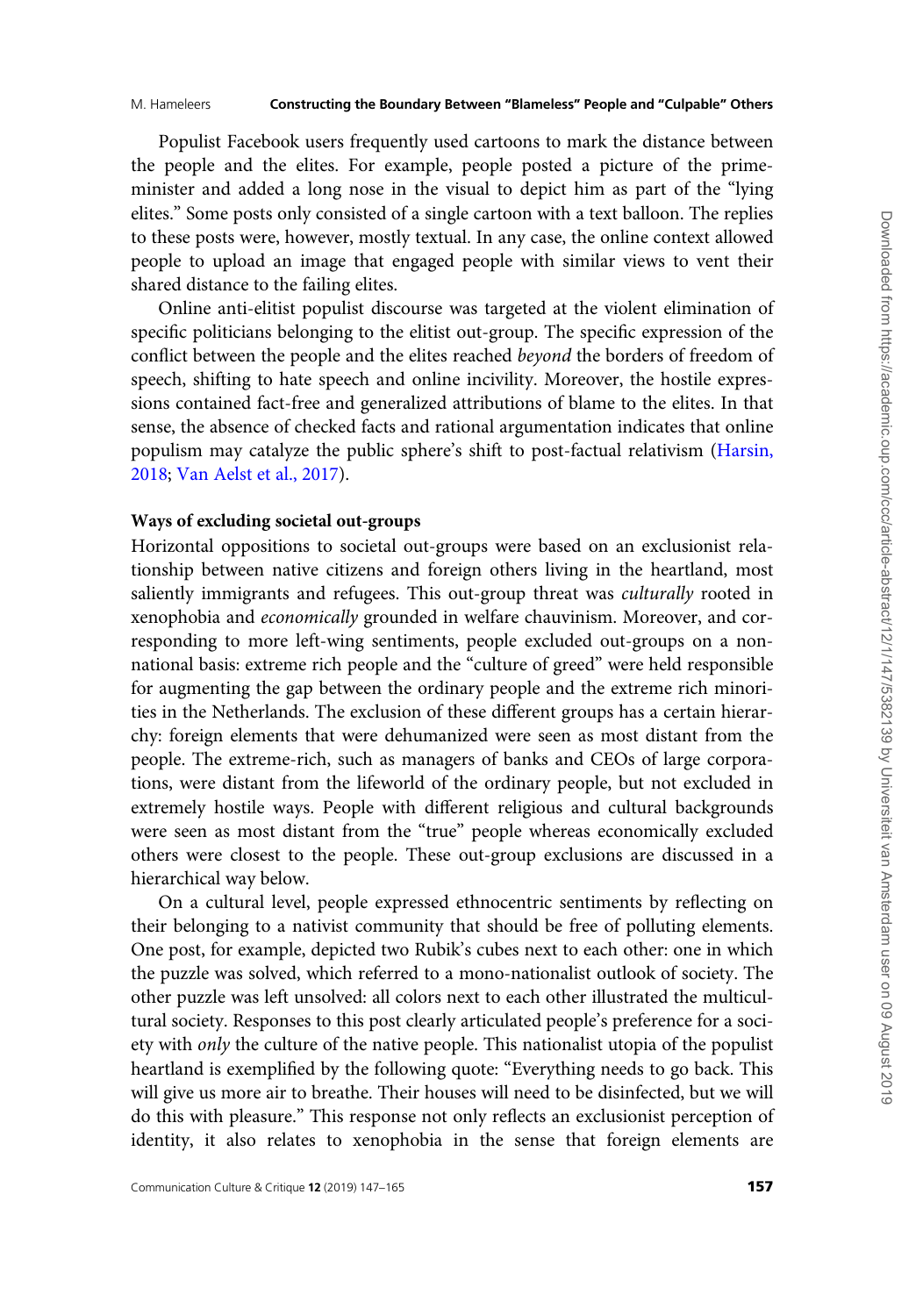unwanted as they pollute the purity of the nation. This "polluting other" was a recurring theme in responses to posts in the online communities. Some responses to posts reflected dehumanization of others. For example, one response to a post blaming boat refugees for their own situation contains the following comment: "It's just like killing a fly, you won't notice. Because there are so many of them." The other was thus not only excluded from the common people, he or she was also constructed as not belonging to the same species, as the following quotes in related comments further illustrate: "The police is just as afraid of these monkeys as the government," "these dogs," "the rats."

People expressed their symbolic and economic opposition to societal out-group in extremely hostile ways. People for example intended to eliminate foreigners, such as the following words used to respond to a post on refugees who enter Europe on boats indicate: "Are we not allowed to shoot at these boats?" People further excluded foreign others based on their assumed lack of respect for the native's cultural traditions. The dramatization of issues prevalent in the posts and responses can be illustrated by the following quote found in a response on a seemingly innocent post depicting a picture of a Dutch traditional meal: "They are not respecting our rights. They keep on doing it and they laugh at us." This fear of a foreign invasion was triggered by a post on an everyday national tradition.

The threats cultivated on a cultural-symbolic level emphasized that dangerous others were far away from the ordinary people. Exclusions on an economic level were less extreme and mainly related to sentiments of relative deprivation partially caused by the corrupt elites. People constructed the extreme-rich minority as a depriving other, but did not use extremely uncivil language to mark the boundary between "us" and "them." Moreover, although the extreme rich minority deprived the ordinary people of their wealth, the "corrupt" elites were eventually held responsible for allowing these others to profit. Against this backdrop, the exclusion of others on a (radical) right-wing level were extremely hostile, whereas the exclusion of out-groups on an economic level placed "the other" less far-removed from the people.

To answer RQ3, the pervasive community on SNSs provided a context allowing individuals to mark a causal and moral boundary between "their" people and societal out-groups perceived as substantially different and culpable. Extending social identity theory, people compared their native in-group to out-groups on both cultural-symbolic and economic levels. As the societal out-group was accused of depriving the people from their "superior" cultural symbols, marking the boundary between "us" and "them" was central to people's online construction of the self. The xenophobic and nativist online populist expressions shape an uncivil discourse, which is fueled by the depersonalized and homogenous online setting. Out-groups that were excluded on an economic level were less hostile, and did not reflect a dehumanizing discourse. In that sense, the findings point to a hierarchy of outgroup constructions: foreign "polluting" elements are most dangerous and most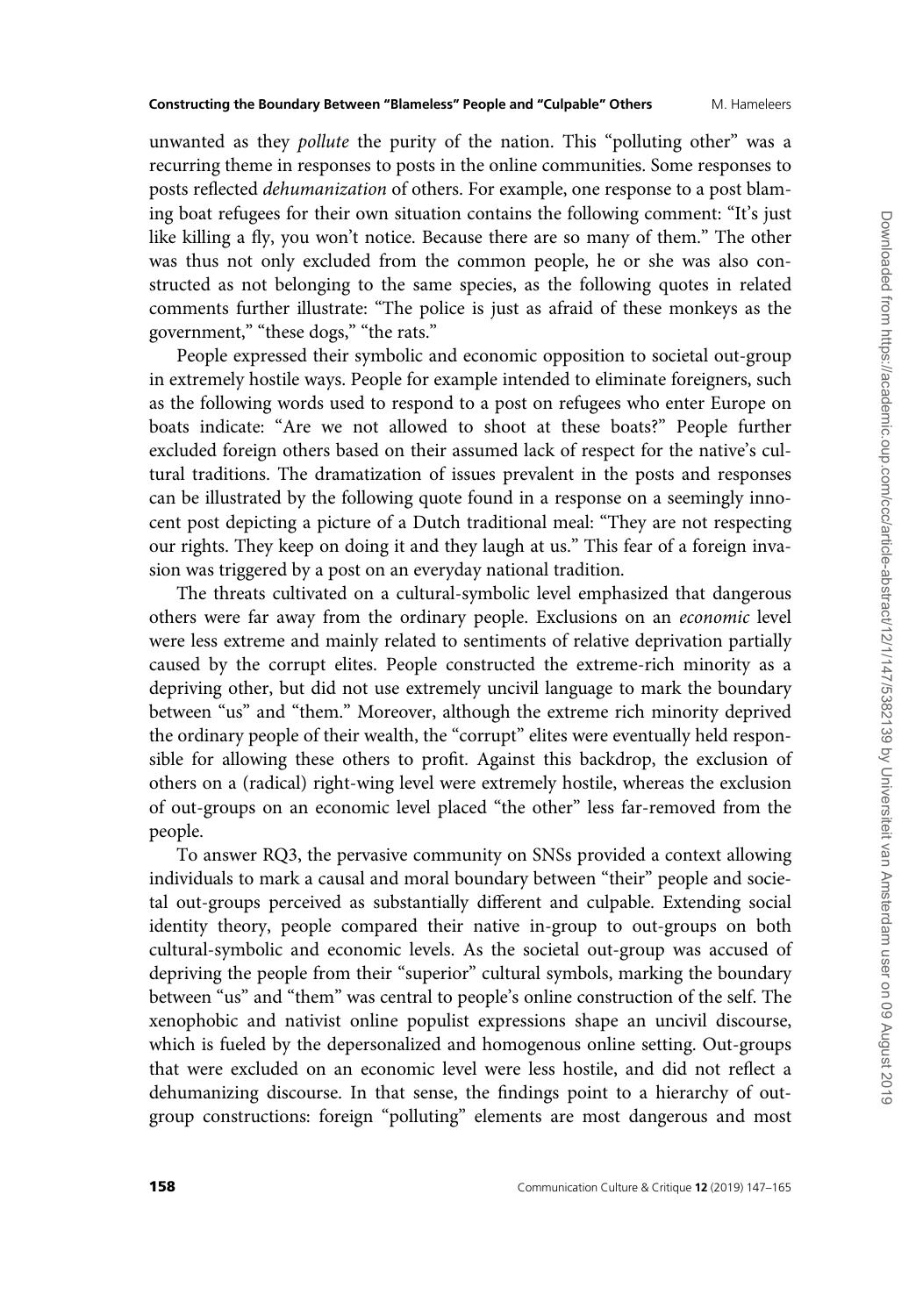distant from the people, whereas "profiteers" and people part of the "culture of greed" were excluded less explicitly—as the elites were eventually seen as the culprits.

Here, we can also distinguish populist discourse from nationalist or nativist sentiments. As argued by [De Cleen and Stavrakakis \(2017\)](#page-17-0) populism refers to an ingroup of the "ordinary" people, whereas nationalism refers to the nation (and not the ordinary people per se) as the imagined community of the people. People commenting on Facebook lost their connection to the real nation. Hence, this imagined community does no longer exist because the corrupt elites and dangerous others deprived Dutch people of their cultural, economic and political needs. One Facebook community, for example, is called "This Netherlands is no longer my nation." In expressing the relative deprivation of the people, and the distance to out-groups, people expressed that they no longer feel connected to their nation, and rather identify on the bases of shared threats to the homogenous ordinary people.

# Challenging the populist master-frame

Can we say that all sentiments expressed on the analyzed SNSs contained the ideational core of populism? Most posts indeed framed societal issues in the binary opposition of the pure, blameless people versus the evil others. Although these stances were shared, accepted, and reinforced in most comments, some people resisted the dominant populist frame in their responses to posts. Still, only for one relatively extreme post proposing to kill boat refugees, counter-arguing outweighed agreement. As the following quote illustrates, the populist simplification of societal issues in black and white terms was not accepted by all people: "This is nonsense. Get informed before you spread this society poisoning crap into the world. Otherwise, people may think this is true." This response clearly emphasizes that fact-free posts are harming public opinion.

Another way in which people disagreed with the dominant "us against them" distinction was by attributing responsibility to populist individuals. As the following quote illustrates, other people who complain too much while not trying to solve any of the problems themselves are the target of frustration: "I am getting so tired of this. Instead of complaining, you can better invest your energy in advancing your chances on the labor market." Despite these few examples, the populist master frame emphasizing the binary divide between the pure people and the polluting others dominated. To answer RQ4, in the context of SNSs, people expressed a pervasive awareness of a homogeneous native people, whose will should be central in politics and whose cultural symbols were superior in comparison to those of negatively stereotyped out-groups. These perceptions of the native, political, and cultural self were not challenged but *reinforced* by group members. The online populist spaces did not offer a platform for the exchange of opposing viewpoints, but rather reflected a one-sided and conflict-oriented discourse that circumvents any argumentative debate. Citizens that aimed to counter fact-free accusations to elitist actors or marginalized groups by checking the claims against facts or by offering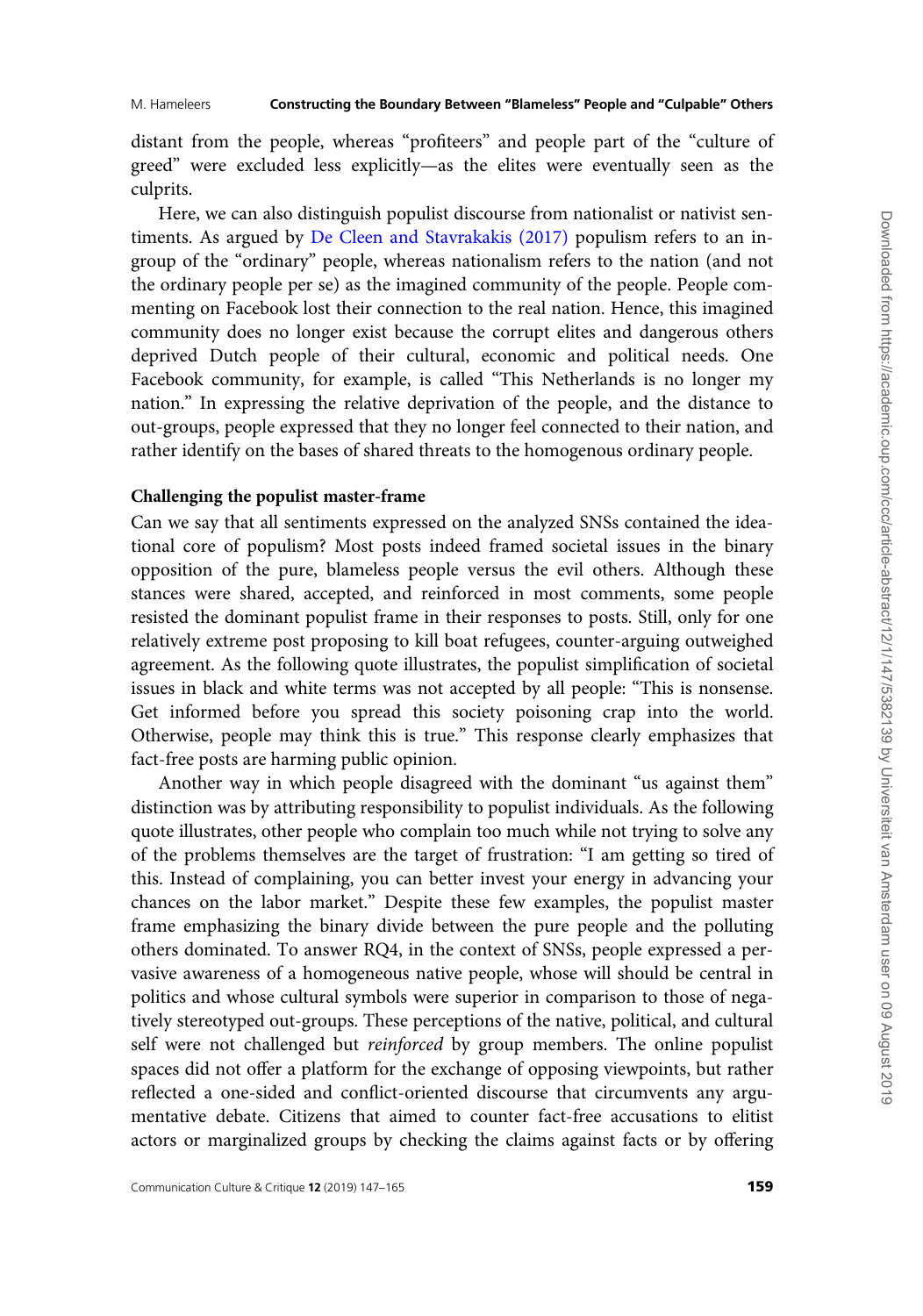conflicting evidence were disregarded and framed as ignorant and "lying" dishonest others. The prevalence of mis- and disinformation is fueled by the one-sided nature of post-factual online populist spaces.

# **Discussion**

Despite the growing prevalence of populist expressions by citizens on SNSs, citizens' online populist discourse has not been studied yet. At the same time, it has been argued that the mass self-communication of people who express themselves online plays an important role in the formation of political opinions ([Papacharissi, 2010;](#page-18-0) [Pingree, 2007](#page-18-0)). Online communication enhances the construction of communities and spark the mobilization of citizens with similar political interests ([Habermas,](#page-18-0) [2006\)](#page-18-0). Such online communication may have crucial ramifications for democratic communication ([Waisbord, 2018](#page-19-0)). Against this backdrop, this study aimed to provide an in-depth understanding of how populist discourse is expressed by citizens online, and to what extent these expressions stimulate or limit a well-informed, argumentative and critical online debate.

In the context of SNSs, the populist construction of identity entailed economic, cultural, and political components. People expressed their belonging to community by morally and causally articulating their opposition to threatening others. A positive self-concept was constructed by constructing external causes for the people's problems [\(Tajfel, 1978\)](#page-19-0). The multifaceted nature of the construction of an elitist out-group corresponds with populism theory that has highlighted that populism does not only target political elites, but also other institutions blamed for the deprivation of the people (e.g., [Bonikowski, 2016\)](#page-17-0). The homogeneity and superiority of the self was not contested, but rather reinforced. Online populist discourse created a specific niche of multidimensional identifications whereas it did not allow for a diversified negotiation of identities on political, economic or cultural dimensions. Online populist communication is thus inherently anti-democratic: it does not allow for an exchange of different viewpoints. It promotes the issue positions of a relatively small group of disenchanted individuals that claim to speak on behalf of the majority of the people. An implication is that immigrants, religious minorities and refugees are marginalized. They are seen as inferior, and their needs and political interests are silenced by populist Facebook users that claim that they should not have a voice in society. This study has revealed important power discrepancies between the populist Facebook users allowed to share their hostile sentiments online, and people excluded from this in-group.

The expression of such power discrepancies can have real-life implications. The identity frames salient in online populist communication can prime mobilization [\(Simon & Klandermans, 2001\)](#page-18-0). Previous research has indicated that the cultivation of in-group deprivation and a severe politicized out-group threat motivates people to mobilize politically ([Simon & Klandermans, 2001](#page-18-0)). Against this backdrop, the populist construction of a binary divide between the "good" citizens and the "evil"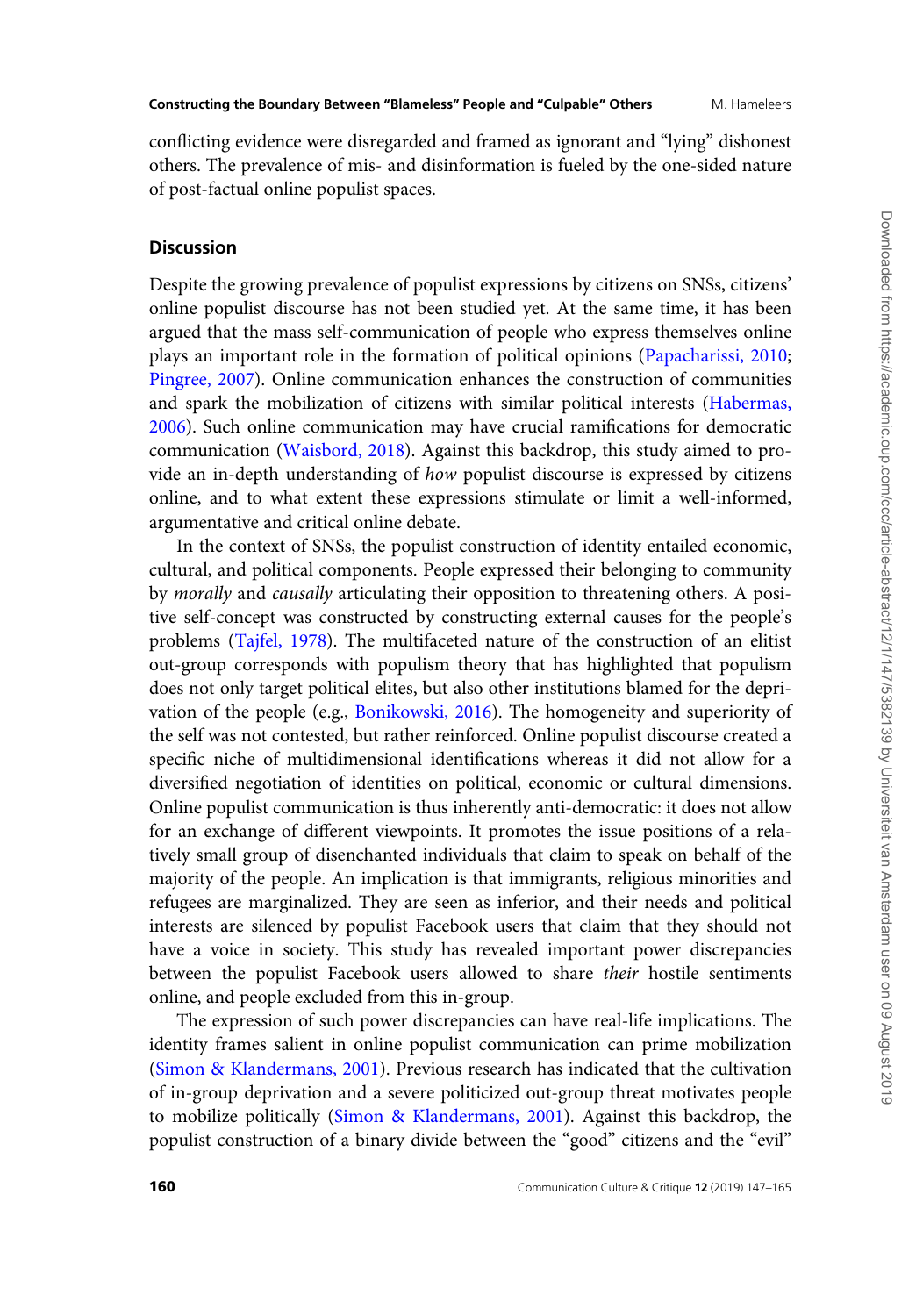and depriving other may motivate people to take action, for example by protesting together or voting for populist political parties. Although the online setting may involve typically disinterested people into politics, the actual consequences of spreading right-wing populist discourse may further increase polarized divides in society: populist citizens become further apart from the political establishment, and groups in society that do not identify with the ordinary, deprived people are excluded.

By looking at citizens as communicators, this article extends the field's growing interest in online populist communication from the perspective of populist politicians (e.g., [Engesser et al., 2017\)](#page-17-0). Ordinary citizens are also empowered to circumvent the elitist mass-media, gaining access to communities of like-minded other citizens to co-construct identification with a deprived group of ordinary citizens [\(Elchardus & Spruyt, 2016\)](#page-17-0). Online populist communities are largely devoid of diverse viewpoints. Populist discourse on social media is highly emotionalized and conflict-centered without offering evidence or arguments to back up these sentiments. In this case, online populist discourse gives rise to a post-factual discourse where sentiments and belonging and excluding outweighs truth-seeking and making accurate judgements. Populist communication is thus at odds with the principles of balanced reporting that includes different groups in society—which is especially problematic in the multicultural setting of the Netherlands.

How dangerous are the populist constructions in online communities? As populist expressions may seem close to authoritarianism, extremism, racism, and fascism, important differences in the context of the disinhibiting potential of online spaces need to be emphasized here. People only voiced a desire to purify and destruct, while their actual behaviors merely consisted of gathering at public placed to voice their discontent using "soft" weapons of slogans on banners. Still, it must be noted here that the expression of right-wing populist discourse on SNSs reflected hostile sentiments targeted at specific vulnerable groups in society.

As people's online behavior is not isolated from their behaviors offline, the hostile expressions found on SNSs can also spill over to harm targeted at out-groups in the physical world. Online expressions may fuel negative sentiments towards refugees and migrants in real-life, and may strengthen people's opinion that most other Dutch people share these ideas. The overall tolerance of different cultural norms and values of Dutch society is at risk: if the preference for a monocultural nation becomes widespread and normalized, people's openness to other cultures and traditions is harmed.

Moreover, deliberative democracy is at risk. People placed themselves into populist filter bubbles [\(Pariser, 2011\)](#page-18-0). Although some citizens challenged the dominant populist worldviews, people who counter-argued were always attacked by the community members. People that defended their populist viewpoints thus acted as gatekeepers who only engaged with similar viewpoints and rejected opposing viewpoints. As a long-term consequence, these spaces foster polarization in society: those with populist attitudes share their hostile sentiments with like-minded and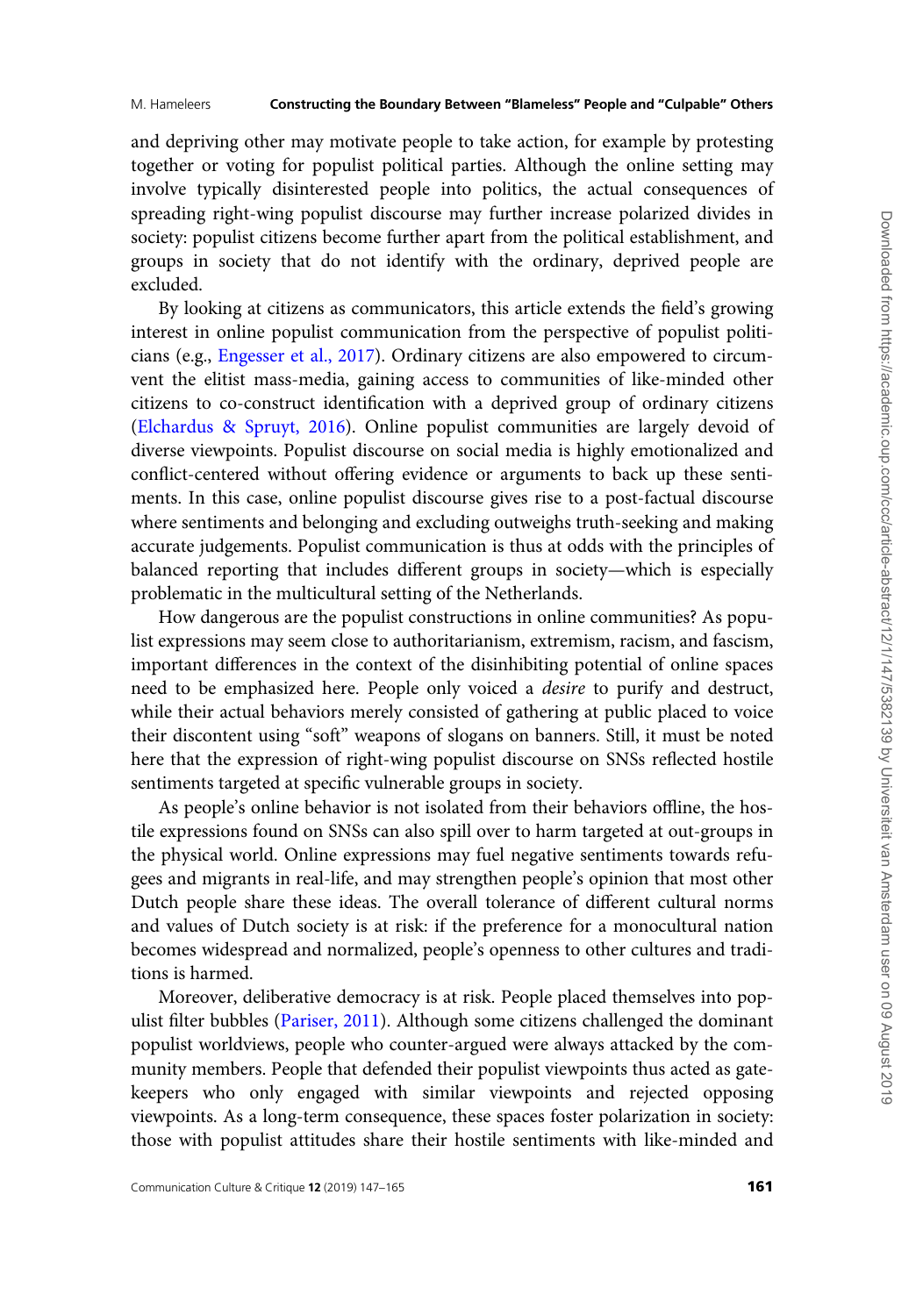supportive others. In the protected online communities, right-wing populist sentiments are accepted and normalized. People that oppose such viewpoints, in contrast, stay away from these online communities. If they do participate, they are excluded in a hostile way, which may augment their opposition to these groups in society—avoiding any constructive debate.

The connection of online right-wing populist discourse to xenophobic, racist, and hostile sentiments is not intended to overstretch the concept of populism. In contrary, these findings are in line with the literature that has argued that populism is a "thin cored ideology" that can be supplemented with a plethora of host ideologies on both the left-wing and right-wing of the political spectrum (e.g., [Mudde,](#page-18-0) [2004;](#page-18-0) [Mudde & Rovira Kaltwasser, 2017\)](#page-18-0). Extending this literature, the online expression of populist discourse enriched the "thin" ideology of a societal divide between the people and culpable others by articulating hostile, xenophobic and racist sentiments targeted at the excluded out-groups.

The question on the feasibility of potential treatment recommendations remains. If we regard populist, hostile and nativist sentiments as dangerous, it can be argued that media and society should take some responsibility to counter the potential negative effects of online populist expressions. The results of this study indicate that perceived relative deprivation provides a context for populist discourse (e.g., [Elchardus & Spruyt, 2016](#page-17-0)). Deprivation was expressed on different levels (i.e., economically and culturally), but the out-group was universally seen as coming from outside the nation (immigrants and asylum seekers). Specifically, people expressed the sentiment that their in-group of the blameless hard-working citizens is worse off than these groups. This salient in-group threat is caused by the unresponsive and corrupt elites and the profiting others. Acknowledging these sentiments, and relativizing this in-group threat may provide an important starting points for antidotes. Confronting citizens with actual numbers on their position relative to other groups in society may alleviate the magnitude of the in-group threat. At the same time, it is important that mainstream political parties show that they do understand the concerns that people experience, hereby partially "stealing the thunder" of populist political parties that claim issue ownership on voicing the grievances of the ordinary people. Social media, such as Facebook, should take some responsibility in setting boundaries to the freedom of expressions on their platform by flagging hostile language. A critique of this perspective may be that people of the scientific community are censuring online communication by removing messages with an (extreme) right-wing leaning. However, people are free to express they oppose immigration or the government's policy, as long as these expressions are civil and devoid of any racism. The same applies to extreme left-wing discourse: people should be free to share any issue position they may have, but the marginalization of groups does not belong on social media.

This study has some limitations that can be addressed in future research. First, the selection of online communities may have biased the findings as all content is to some extent populist and nativist. As populist viewpoints are also frequently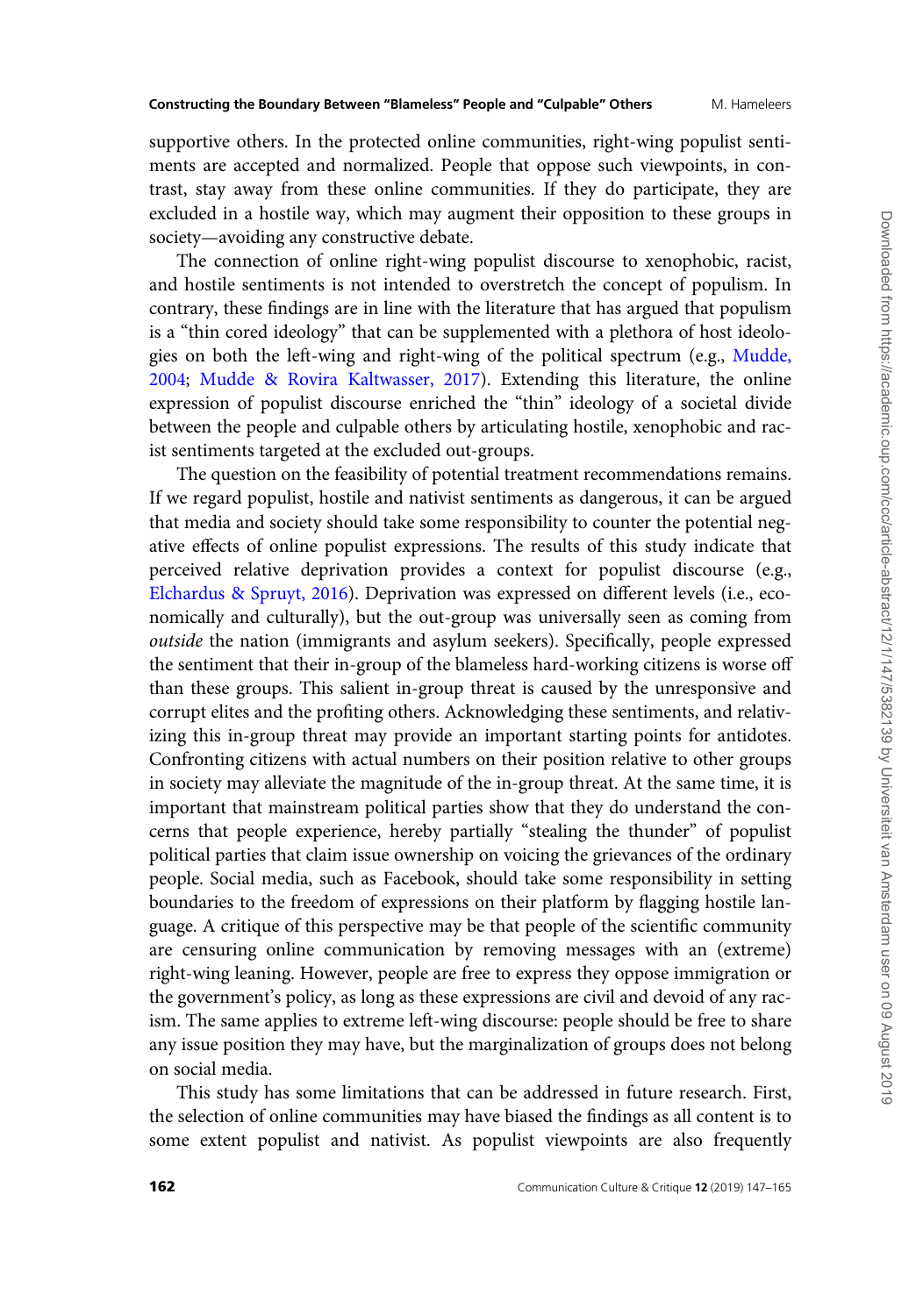<span id="page-17-0"></span>articulated in commentary spaces on mainstream news websites and online communities on all sorts of topics, future research may also analyze other online content that is less prone to be right-wing populist, for example providing insights into leftwing populist sentiments targeted at the economic elites. However, as this foundational study aimed to provide insights into the ways in which people construct populist discourse, the focus on most likely cases provided the richest and most suitable data for the aims of this study. Another limitation concerns the focus on a single SNS: Facebook. Although it may be argued that the communities on Facebook are not really "imagined" as most users know all members of their network (Ellison & boyd, 2013), I studied publically accessible pages that people can join to follow and share interpretations of like-minded, but not necessarily physically-known others.

Despite these limitations, this study has advanced our understanding of populist and nativist discourse online. The recent electoral successes of populism can be placed in the context of the discursive opportunity structure provided by SNSs. Political populism strongly resonates with the populist sentiments expressed by citizens online, which indicates a political parallelism between the political realm and public opinion ([Hallin & Mancini, 2004\)](#page-18-0). As populist movements are on the rise throughout the globe, it is important to understand how SNSs provide a platform for ordinary citizens to reinforce, construct and disseminate populist ideas that resonate with major political and social shifts across the globe.

## References

- Aalberg, T., Esser, F., Reinemann, C., Strömbäck, J., & de Vreese, C. H. (2017). Populist political communication in Europe. London, England: Routledge
- Albertazzi, D., & McDonnell, D. (2008). Twenty-first century populism: The spectre of Western European democracy. Basingstoke, England: Palgrave Macmillan.
- Bonikowski, B. (2016). Three lessons of contemporary populism in Europe and the United States. Brown Journal of World Affairs, 23(1), 9–24. [doi:10.1111/1468-4446.12325](http://dx.doi.org/10.1111/1468-4446.12325)
- De Cleen, M., & Stavrakakis, Y. (2017). Distinctions and articulations: A discourse theoretical frameworkfor the study of populism and nationalism. Javnost-The Public, 24(4), 301–319. [doi:10.1080/13183222.2017.1330083](http://dx.doi.org/10.1080/13183222.2017.1330083)

Derrida, J. (2005). Rogues. Two essays on reason. Stanford, CA: Stanford University Press.

- Elchardus, M., & Spruyt, B. (2016). Populism, persistent republicanism and declinism. An empirical analysis of populism as a thin ideology. Government and Opposition, 51(1), 111–133. [doi:10.1017/gov.2014.27](http://dx.doi.org/10.1017/gov.2014.27)
- Ellison, N. B., & boyd, D. (2013). Sociality through social network sites. In W. H. Dutton (Ed.), The Oxford handbook of Internet studies (pp. 151–172). Oxford, England: Oxford University Press.
- Engesser, S., Ernst, N., Esser, F., & Büchel, F. (2017). Populism and social media: How politicians spread a fragmented ideology. Information, Communication & Society, 20(8), 1109–1126. [doi:10.1080/1369118x.2016.1207697](http://dx.doi.org/10.1080/1369118x.2016.1207697)
- Glaser, B. G., & Strauss, A. L. (1967). The discovery of grounded theory: Strategies for qualitative research. Chicago, IL: Aldine.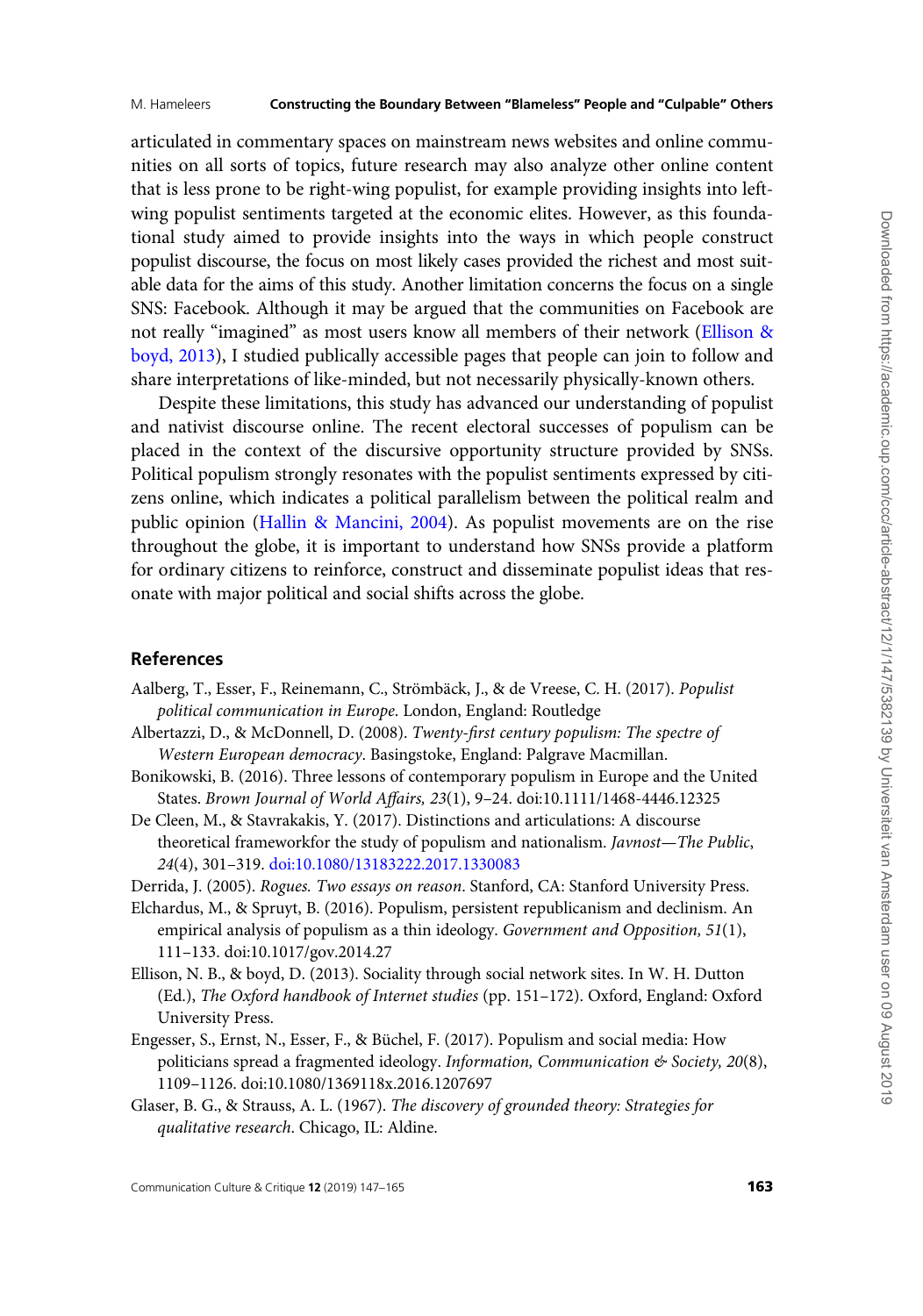- <span id="page-18-0"></span>Habermas, J. (2006). Political communication in media society: Does democracy still enjoy an epistemic dimension? The impact of normative theory on empirical research. Communication Theory, 16(4), 411–426. [doi:10.1111/j.1468-2885.2006.00280.x](http://dx.doi.org/10.1111/j.1468-2885.2006.00280.x)
- Hallin, D. C., & Mancini, P. (2004). Comparing media systems: Three models of media and politics. Cambridge, England: Cambridge University Press.
- Harsin, J. (2018). Post-truth populism: The French anti-gender theory movement and crosscultural similarities. Communication, Culture and Critique, 11(1), 35–52. [doi:10.1093/](http://dx.doi.org/10.1093/ccc/tcx017) [ccc/tcx017](http://dx.doi.org/10.1093/ccc/tcx017)
- Hawkins, K. A., Riding, S., & Mudde, C. (2012). Measuring populist attitudes. (Political Concepts Committee on Concepts and Methods No. 55). Mexico City: C&M.
- Jagers, J., & Walgrave, S. (2007). Populism as political communication style: An empirical study of political parties' discourse in Belgium. European Journal of Political Research, 46 (3), 319–345. [doi:10.1111/j.1475-6765.2006.00690.x](http://dx.doi.org/10.1111/j.1475-6765.2006.00690.x)
- Krämer, B. (2014). Media populism: A conceptual clarification and some theses on its effects. Communication Theory, 24(1), 42–60. [doi:10.1111/comt.12029](http://dx.doi.org/10.1111/comt.12029)
- Laclau, E. (2005). On Populist Reason. London, England: Verso Books.

Lowry, P. B., Zhang, J., Wang, C., & Siponen, M. (2016). Why do adults engage in cyberbullying on social media? An integration of online disinhibition and deindividuation effects with the social structure and social learning model. Information Systems Research, 27(4), 962–986. [doi:10.1287/isre.2016.0671](http://dx.doi.org/10.1287/isre.2016.0671)

Mudde, C. (2004). The populist zeitgeist. Government and Opposition, 39(4), 542–564. [doi:10.1111/j.1477-7053.2004.00135.x](http://dx.doi.org/10.1111/j.1477-7053.2004.00135.x)

Mudde, C., & Rovira Kaltwasser, C. (2017). Populism: A very short introduction. Oxford, England: Oxford University Press.

Müller, J.-W. (2016). What is populism? Pennsylvania, PA: University of Pennsylvania Press

Müller, P., Schemer, C., Wettstein, M., Schulz, A., Wirz, D. S., Engesser, S., & Wirth, W. (2018). The polarizing impact of news coverage on populist attitudes in the public: Evidence from a panel study in four European democracies. Journal of Communication, 67(6), 968–992. doi:10.1093/ijpor/edw037

- Nekmat, E., Gower, K. K., Zhou, S., & Metzger, M. (2019). Connective-collective action on social media moderated mediation of cognitive elaboration and perceived source credibility on personalness of source. Communication Research, 46(1), 62–87. [doi:10.](http://dx.doi.org/10.1177/0093650215609676) [1177/0093650215609676](http://dx.doi.org/10.1177/0093650215609676)
- Ouellette, L., & Banet-Weiser, S. (2018). Media and the extreme right: Editor's introduction. Communication, Culture and Critique, 11(1), 1–6. [doi:10.1093/ccc/tcx021](http://dx.doi.org/10.1093/ccc/tcx021)
- Papacharissi, Z. A. (2010). A private sphere: Democracy in a digital age. Cambridge, England: Polity.
- Pariser, E. (2011). The filter bubble: What the Internet is hiding from you. New York: Penguin.
- Pingree, R. J. (2007). How messages affect their senders: A more general model of message effects and implications for deliberation. Communication Theory, 17(4), 439–461. [doi:10.](http://dx.doi.org/10.1111/j.1468-2885.2007.00306.x) [1111/j.1468-2885.2007.00306.x](http://dx.doi.org/10.1111/j.1468-2885.2007.00306.x)
- Potter, J., & Wetherell, M. (1987). Discourse and social psychology: Beyond attitudes and behavior. London, England: Sage.
- Simon, B., & Klandermans, B. (2001). Politicized collective identity: A social-psychological analysis. American Psychologist, 56(3), 19–331.